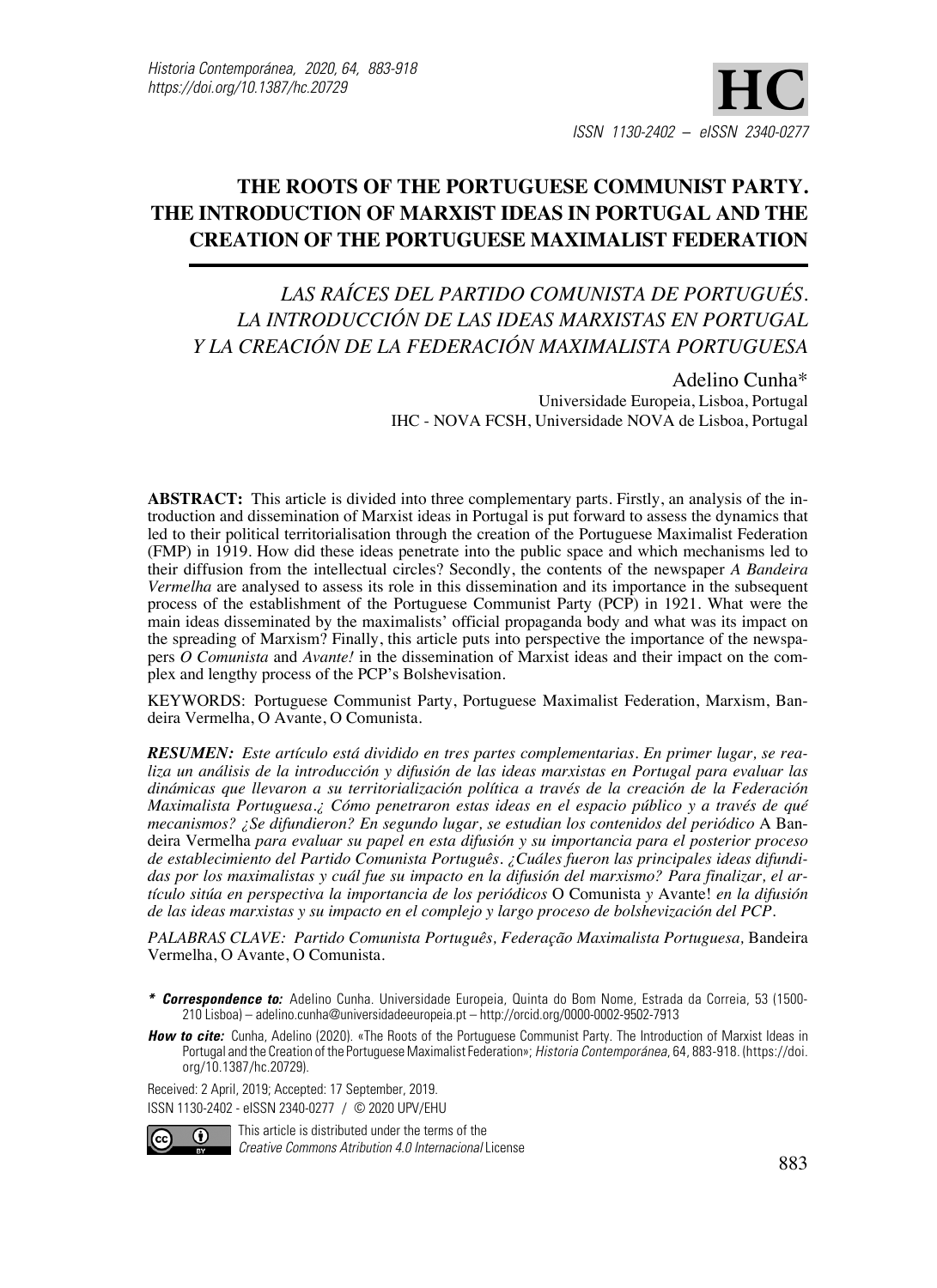## I. **Introduction**

Little was known about Marxist ideas in Portugal. At the end of the 19<sup>th</sup> century and the beginning of the  $20<sup>th</sup>$  century, only the meaning of the «revolution taken to its maximum» was known. There were ignorance and confusion. Most of the studies analysed and compared in this article identify the 1917 Russian revolution as a turning point, given that it created a certain *need*, also in Portugal, of a revolutionary force organised as a political party.

This force was only waiting for an *opportunity* to be materialised, insofar as it already demonstrated some social existence. António Pedro Pita summarises that «Although dispersed [...] it would be indispensable to provide it with theoretical and organic cohesion so that it could be the voice of a popular will still without political expression»1.

This force would be the Portuguese Communist Party, which was to be founded in 1921.

The process underwent successive refluxes and projected beyond the so-called 1940-41 reorganisation<sup>2</sup>. This may be justified by the weaknesses found, first, in the reception of ideas that were limited to the restricted intellectual circles, and then, in its complex practical shape through a party born of the overhasty labour movement and anarchist activism.

The process of penetration of Marxist ideas in Portugal was, therefore, slow and complex, having known a first acceleration precisely through the projection of the real success embodied by the Russian revolution. Bento  $G$ onçalves<sup>3</sup> even announces retroactively «a new history» that had opened up for humanity to then exalt Russia as «the most alive, epic and exciting example that proletariat will defeat bourgeoisie<sup>4</sup>.

It is still a peripheral knowledge, centred on the dimension of intellectual discourse.

This explains the difficulties both in disseminating these ideas and in their subsequent process of assimilation by a political force organised as a party: César Oliveira alerts that «The lack of knowledge about the role of

<sup>1</sup> Pita, 1994, pp. 89-108.

<sup>2</sup> The chronological span of this article ends with the arrest of Bento Gonçalves in 1935, after having implemented the first major reorganisation of PCP.

<sup>3</sup> Bento Gonçalves was secretary-general of PCP between 1929 and 1942, the date of his death in the Tarrafal prison camp.

<sup>4</sup> Gonçalves, 1976, pp. 119-157.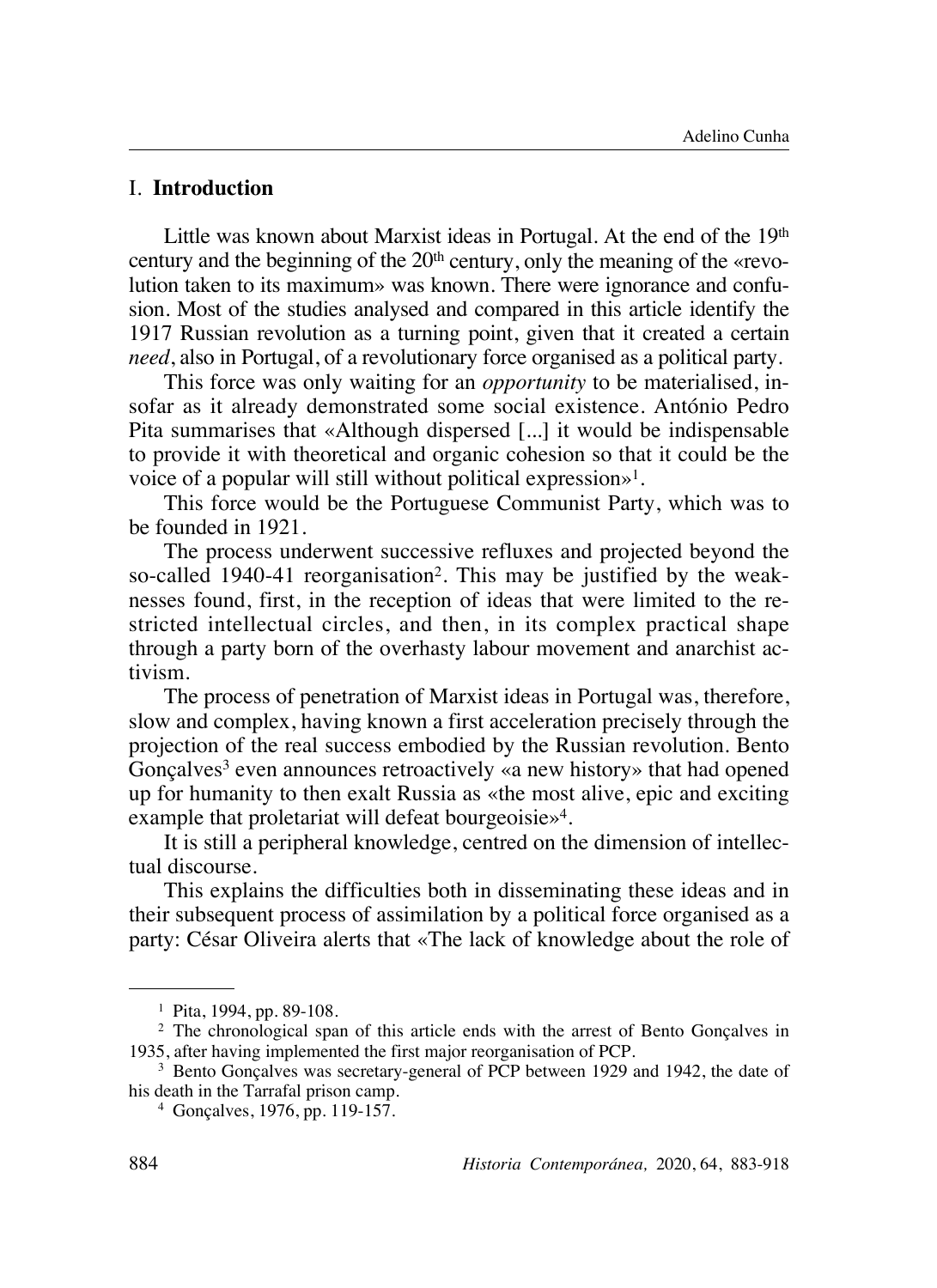the Bolshevik party and Leninism may explain much of the confusion $\frac{1}{2}$ . Bento Gonçalves himself translated Bolshevism as «the revolution taken to its maximum».

The establishment of the Portuguese Maximalist Federation (FMP) in 1919 is the first attempt to organise workers into political structures outside the logic of unions, that is, the embryo of a party shaped to fully represent Marxist ideas and lead the political struggle for their fulfilment.

Unlike what happened in other European countries, Marxism did not come into Portugal through the door of the Socialist Party, largely because this party had plunged into a «reiterated ineffectiveness»6 and had long held a strong «frailty and institutional weakness»<sup>7</sup>. In these countries, the communist parties emerged from splits caused in the socialist parties affiliated to the II International: «In Portugal, the establishment of PCP is due to the efforts of some revolutionary unionists, anarchists and anarchist-unionists», in the words of César Oliveira8.

Socialism was discredited and unable to attract militants who wished to intervene in society with the legitimate expectation of a radical change. The glow of the early years of the Republic had been lost<sup>9</sup>. «The Socialist Party did have neither significant social implantation, nor its creative internal dynamics, nor did it, as a left-wing party, have enough «strength» to generate an alternative from within in face of the real workers' movement», César Oliveira sums up<sup>10</sup>.

#### II. **The introduction of Marxist ideas in Portugal**

It is important to bear in mind that «until around 1930, the basic doctrinal reference for Portuguese communists is, strictly speaking, Bolshe-

<sup>5</sup> Oliveira, 1975, p. 30.

<sup>6</sup> Pita, 1994, pp.89-108.

<sup>7</sup> Which reinforces «the profoundly national nature of the communist movement in Portugal», as advocated by João G.P. Quintela, who adds: «This is how all the first militants and journalists who complained about the «Bolshevik» stances have a history of known unionists and proletarian fighters», Quintela, 1976, pp. 7-8.

<sup>8</sup> Oliveira, 1975, p. 17.

<sup>&</sup>lt;sup>9</sup> At the congress of May 1911, for example, 91 associations, with a total of 35,000 members, were represented. This was the most representative workers' assembly held until then. Cfr. Ventura, 2000, p. 220.

<sup>10</sup> Oliveira, 1975, p. 17-18.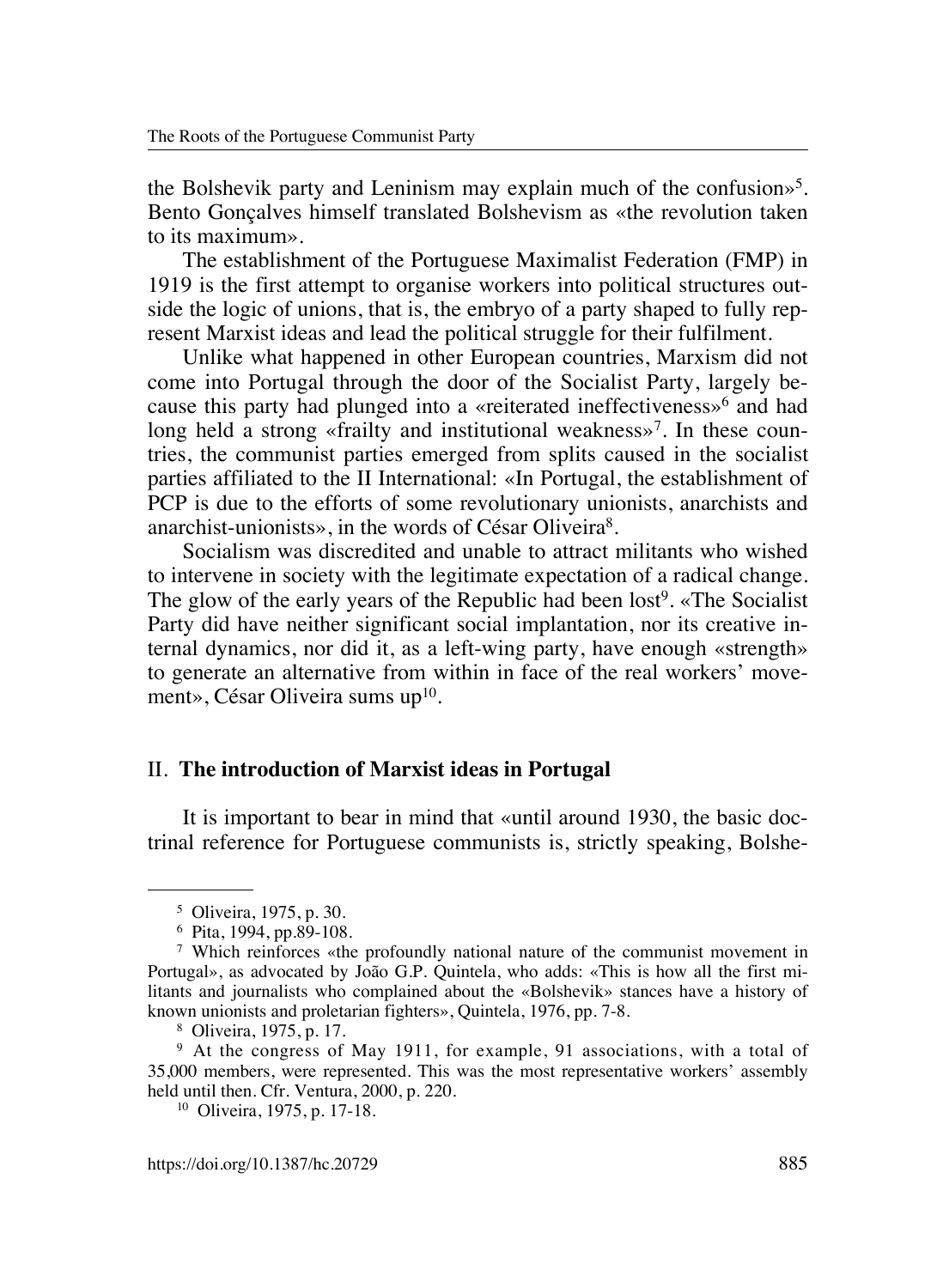vism and not quite Marxism», as António Pedro Pita alerts<sup>11</sup>. This *devaluation* of the theoretical dimensions clearly hindered «the influx of Marx's thought in Portugal» and limited both the PCP's Bolshevisation and its actual implementation in the party organisation.

The first reference to Karl Marx in the public sphere identified in Portugal took place on February 7, 1874, at a conference that took place at the Institute of Coimbra on the initiative of José Frederico Laranjo: «[It is] the first attempt to explain its theoretical stance, based on the reading of *The Capital*»12, Alfredo Margarido writes.

It is a rhetoric exercise, circumscribed to a certain intellectual elite.

António Pedro Pita anticipates this first contact in a slightly different way. The author maintains that «Marx was spoken among us since the middle of the 19th century», and cites, in particular, the year 1852, when the Coimbra magazine *O Instituto* publishes an article on a «controversy aroused by Proudhon's work *Philosophy of misery*, to which Marx, as is known, replied with *Misery of philosophy*»13.

The truth is that the few texts on Marx and Marxism circulated timidly among the intellectuals, being used basically in pamphlets or low-impact works, such as, for example, the studies of Guilherme Alves Moreira (1891), António Augusto Pires de Lima (1899-1900) and Basílio Teles (1901)<sup>14</sup>.

This circumscription may be explained more by the low levels of literacy in the country and less by the intrinsic value of the ideas and the value of their dissemination<sup>15</sup>.

In 1912, the first attempt to partially translate *The Capital* emerges, on the basis of the summary published by Gabriel Déville in 1883. Despite the shortcomings, it was «for a long time Marx's only existing text in Portugal, or even in the Portuguese language», Alfredo Margarido alerts. António Pedro Pita sustains that «only in 1975 will there be a new edition, after (in January) 1974, the full Portuguese publication (by Vital Moreira and Teixeira Martins) was started, which was incomplete»16.

<sup>16</sup> Pita, 1994, pp. 89-108.

<sup>11</sup> Pita, 1994, pp. 89-108.

<sup>12</sup> Margarido, 1976, p. 54.

<sup>13</sup> Pita, 1994, pp. 89-108.

<sup>14</sup> Castro, 1993, pp.16-27, cited in Pita, 1994, pp. 89-108.

<sup>15</sup> Margarido, *op. cit*, p. 32, alerts that «If the publications of Marxist theorists were already extremely few in countries with literate and urbanised population, they were practically impossible among us».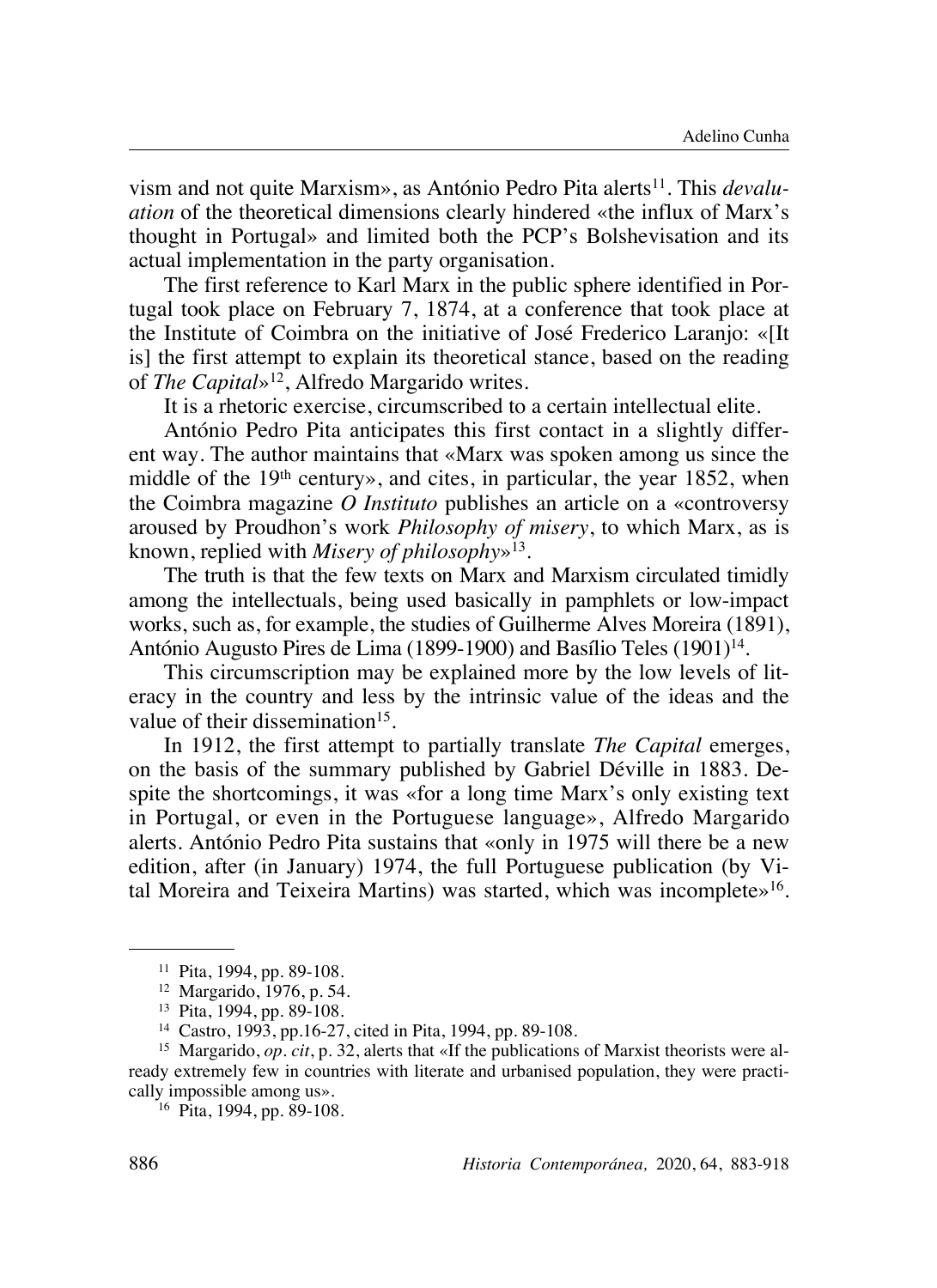César Oliveira adds three translations of Marxist works and some texts of the journal *O Instituto de Coimbra* to state that «the knowledge of Marxism in Portugal was, after all, extremely  $low\gg 17$ .

The dissemination of Marxist ideas occurred slowly after this somewhat dispersed beginning. João G.P. Quintela highlights that «During an initial period, 1917-1918, there is the utmost confusion and a lot of misunderstandings: the militants are lost in the acronyms and in Russian political mainstreams»18.

The newspaper *O Século* began to publish some articles from 1919 onwards, but the first biography of Marx emerged only in 1930 by the hand of the anarchist-unionist Emílio Costa. This biography, as António Pedro Pita points out, «seems to reveal substantial ignorance of the work of *The Capital*'s author, which is detectable in the over-simplification of the German thinker's contribution»19. The *Manifesto Comunista* would only be published in 192520, which leads, to some extent, César Oliveira to write that the penetration of Marxist ideas was «extremely piecemeal» and with obvious theoretical weaknesses.

The perception of the poor theoretical preparation and the ignorance of the role of the Bolshevik party and of Leninism is common<sup>21</sup>.

Marx and Engels' ideas and theses were thus «introduced without giving rise to the establishment of parties or groups with the aim of practising any Marxism», Alfredo Margarido explains. The author sums it up effectively: «Four years after the proclamation of the military and fascist dictatorship, the door closes on the work of Marx, not by the grace of the dictatorship, but by the firm and heavy hand of an anarchist-unionist militant whose devotion to the cause had always known no limits»22.

It is acceptable, as Bento Gonçalves points out, that the sympathy for the Russian revolution was not «determined by the knowledge of Marxism». In fact, «the strategy and tactics of Lenin's Party were also unknown». In a word, «There was much confusion about the greatest historical event in the life of mankind».

<sup>17</sup> Oliveira, 1975, p. 30.

<sup>18</sup> Quintela, 1976, p. 9.

<sup>19</sup> Pita, 1994*,* pp. 89-108.

<sup>20</sup> Quintela, 1976, p. 67.

<sup>21</sup> Oliveira, 1975, p. 30.

<sup>22</sup> Margarido, 1976, p. 10.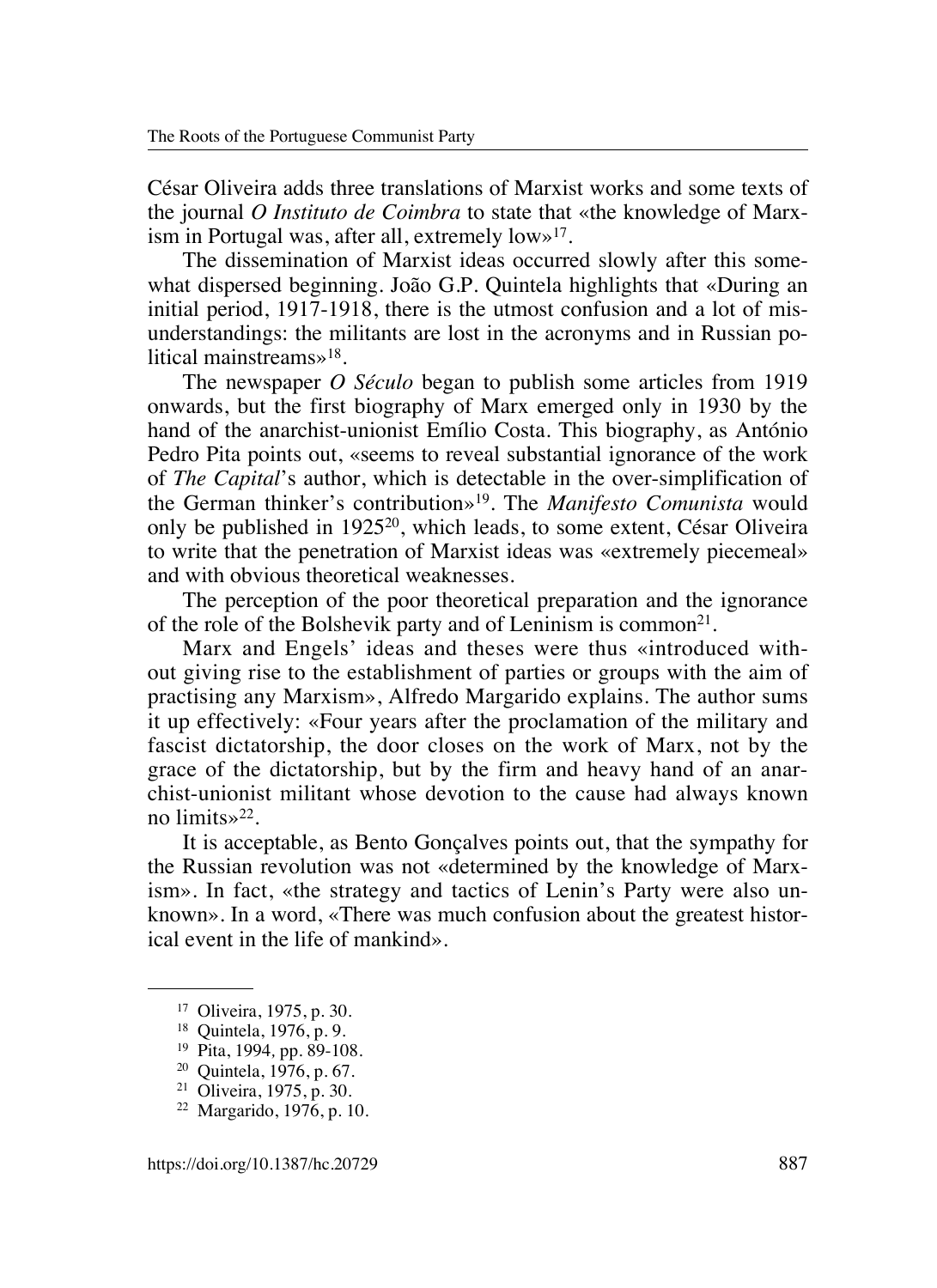Did people know enough? People knew the etymological meaning of the word Bolshevik. People thus knew to link its meaning to the «revolution taken to its maximum»23.

Alfredo Margarido states that Marxist ideas were introduced «slowly and insufficiently». The author adds that «Marx and Engels' ideas and works were imported, translated, disseminated, not by socialists or by «Marxists», but simply by anarchists. This was the case in Italy, and this was also the case in Portugal $\frac{1}{2}$ .

The difficulty in welcoming Marxist ideas is also demonstrated in Antonio Pedro Pita's works: «Its dissemination among the workers' movement and among socialist intellectuals was difficult [...] and slow». The author adds that «only from 1919 onwards does the socialist movement embody the lessons of the October revolution»25.

This reality was necessarily reflected in the first attempts to introduce, and then consolidate, Marxism on the basis of the new political organisations, that is, on the late organisation of the unionised proletariat into a new party.

#### III. **The singularities of the emergence within the union movement**

This raises, from the outset, an additional question: why have Marxist ideas triumphed in Portugal among unionists, anarchists and anarchist-unionists, clearly overshadowing socialists?

According to João G.P. Quintela, it was precisely this past of struggle in the union movement that enabled the Bolshevik option, that is, a «continuation of the previous struggle that they had led in favour of the «advanced» ideas» $26$ . The concept of the dictatorship of the proletariat and the promise of a radical shift in social organisation represented an «enrichment». Alfredo Margarido also refers to «a political reality that required unprecedented solutions»27, but João G.P. Quintela goes further by adding that it results from «the fruit of the maturation of the radicalisation process».

<sup>23</sup> Gonçalves, 2000, p. 82.

<sup>24</sup> Margarido, 1976, p. 10.

<sup>25</sup> Pita, 1994, p. 4.

<sup>26</sup> Quintela, 1976, pp. 8-9.

<sup>27</sup> Margarido, 1976, p. 89.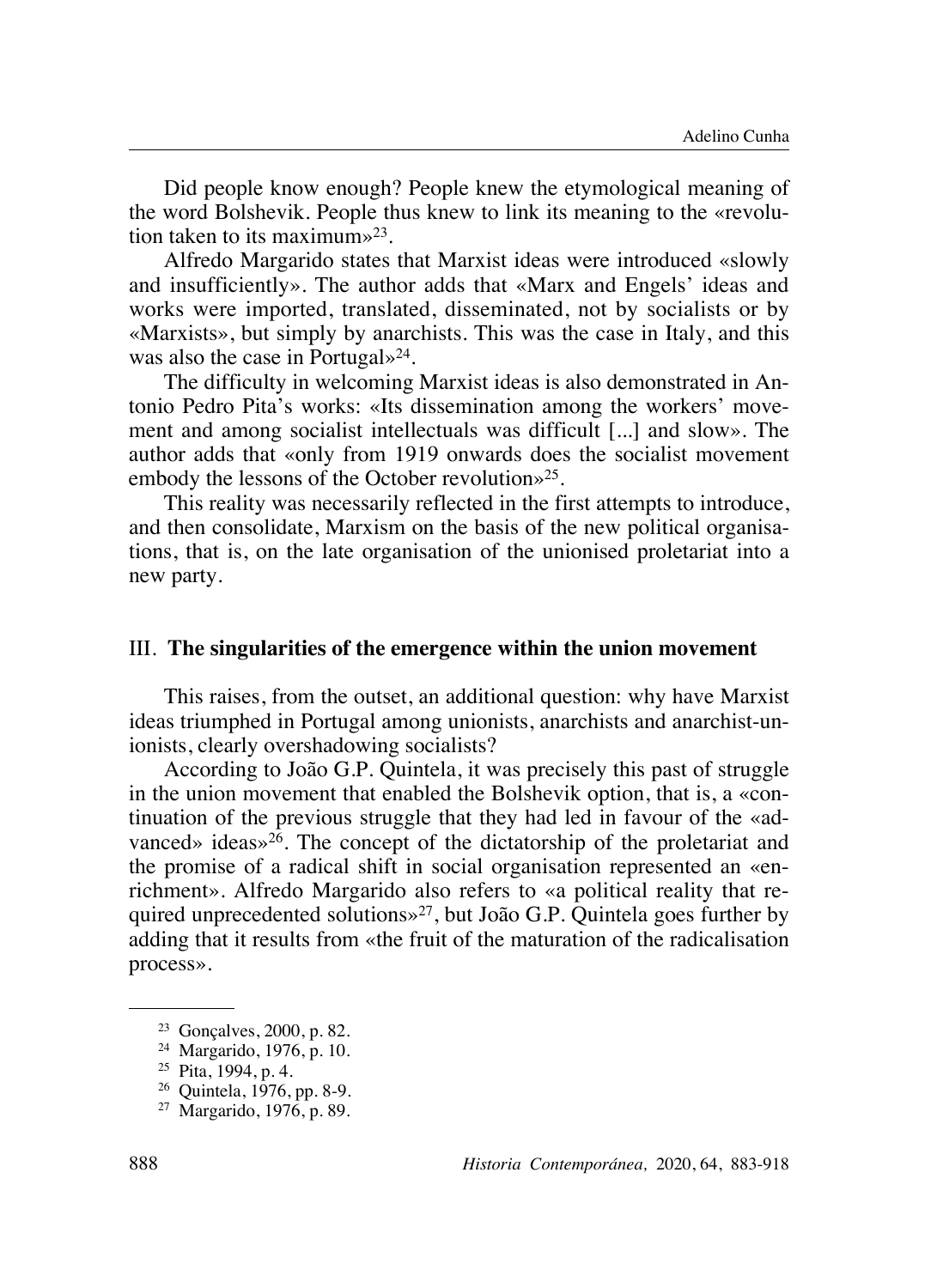César Oliveira's understanding follows that of the other authors, and adds the politicised dimension to differentiate the two levels of struggle: «Only the class revolutionary political organisation duly articulated with the union organisation and envisaged by the revolutionary theory can, in the different phases of the class struggle, explore the totality of contradictions in the bourgeois society in order to conquer for the exploited and oppressed new stages of awareness, organisation and class position that allow new advances in the revolutionary struggle $\gg^{28}$ .

This particular feature would justify, from the outset, a comparative perspective with the creation of the Spanish Communist Party (PCE).

The existence of a split between the Spanish socialists in the establishment of PCE marks a difference with the Portuguese experience, but there are proximities to explore regarding the pivotal importance of the union movement and the anarchist-unionism in the establishment of PCE. This led Guy Hermet to write that (also) PCE was born «impregnated» by the anarchist and anarchist-unionist tradition<sup>29</sup>. Moreover, Victor Alba would later draw the attention to this «double origin»<sup>30</sup>, pointing to a (desirable) comparison between the roots of PCE and PCP on the basis of the experience of revolutionary syndicalism, anarchism and anarchist-unionism.

It seems to us that this compared perspective of the roots of Iberian communism remains unaccomplished and that it must now also include the foundational processes of the French and Italian communist parties. The task of the literature review is eased by the developments in academic research on French, Italian, and, more recently, Spanish communism<sup>31</sup>.

In his specific study on the forms of territorial organisation of the *Partit Socialista Unificat de Catalunya* [Unified Socialist Party of Catalonia] (PSUC) during the fight against Francoism, Giaime Pala cites congresses, works and studies that indicate the updating of knowledge about communism in Spain, asserting that these works developed during the last decade have allowed to «remarkably improve» the knowledge about the political culture, the militant practices and the communist ideology, especially during Francoism32.

<sup>28</sup> Oliveira, 1975, p. 25.

<sup>29</sup> Hermet, 1967, p.2.

<sup>30</sup> Alba, 1979, p. 17.

<sup>31</sup> Bueno y Gálvez, 2005, pp. 317-322.

<sup>32</sup> Pala, 2015, pp. 195-222.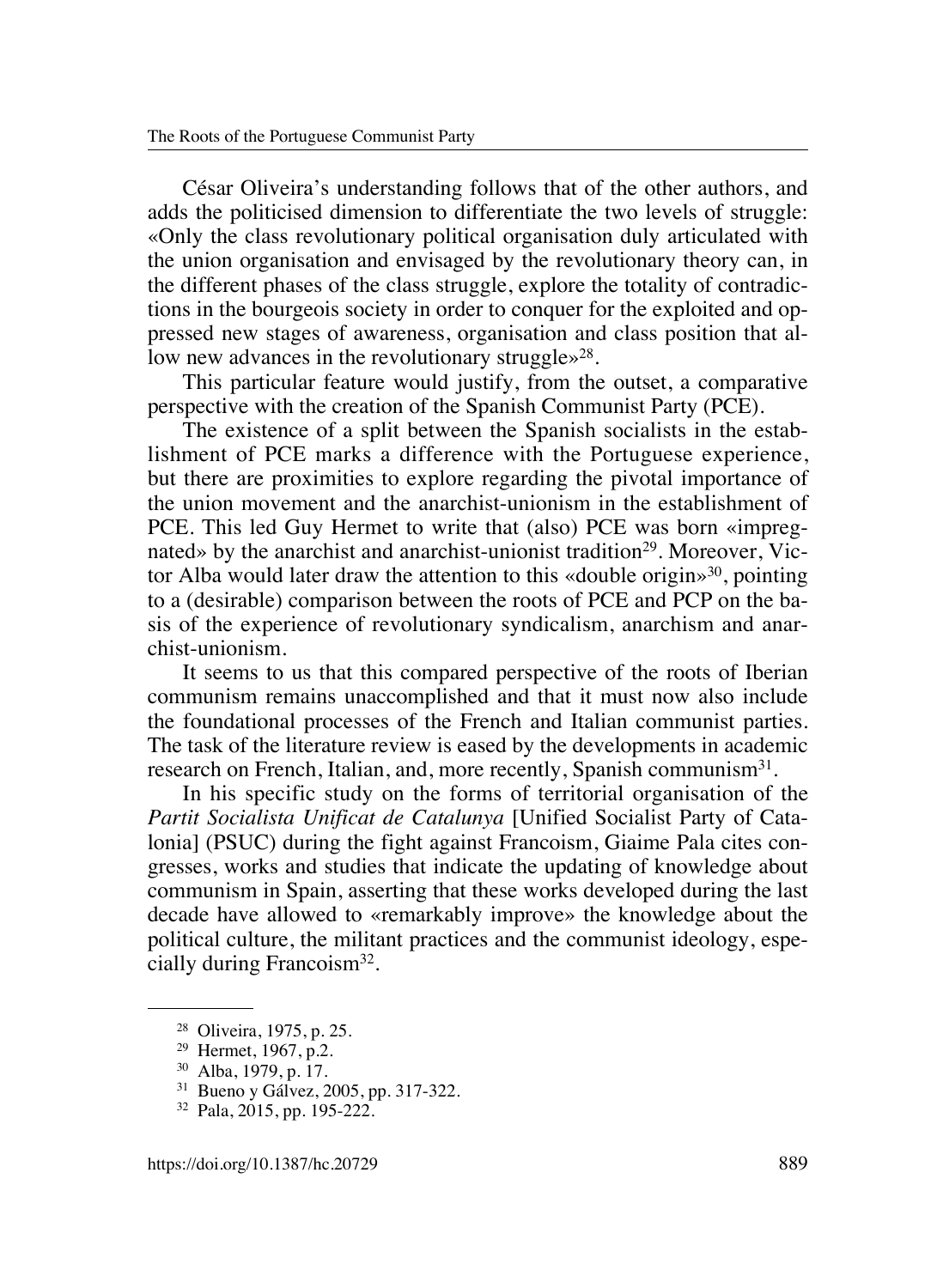In the same period as the publications of seminal authors in Portugal, the work of Rafael Cruz<sup>33</sup> also offers a global and dynamic view of PCE during the II Republic. This is also an unavoidable work in the area of communism studies. The role played by official propaganda in the mobilisation of the Spanish communists could be addressed here, but this article focuses on the foundational roots, that is, they are different chronological periods $34$ .

However, this differentiation clearly benefits from a comparative perspective when using an interpretative framework that can frame the two Iberian sections, for example, the origins of the sections of the Communist International<sup>35</sup>. It is thus clear that PCE results from a break with socialists, contrary to what happened with PCP36.

In fact, studies addressing the emergence of European communist parties as Moscow's «political branches» are especially relevant for validating comparisons, for example, the relationships of the Portuguese and Spanish communists with the Communist International and the guiding role played in each of the two cases by Moscow.

The same occurs with the common mental framework that marked the imaginary37 of the Portuguese and Spanish communists in the founding processes of their parties, as it results, to a great extent, from the first news about the Russian revolution that arrived in the Iberian Peninsula and the subsequent travels of the first leaders to the «homeland of socialism»<sup>38</sup>.

<sup>38</sup> This «revolutionary hope» is very much present in the various studies published within the scope of the 100 years of the Russian revolution, for example: Gutiérrez-Álvarez, 2017; Andrade, 2017.

<sup>33</sup> Cruz, 1987.

<sup>&</sup>lt;sup>34</sup> A comparison, not of the ideological origins, but of the early party structures could benefit from the article «La organización del PCE (1920-1934), *Estudios de historia social*, no. 31, 1984, pp. 223-312.

<sup>35</sup> Cruz Martinez, 2007.

<sup>36</sup> Cf. pp.12-13.

<sup>37</sup> The representations resulting from these *conversions* can be seen in Farré, 1999, and Elorza, 1999. The authors address in detail the «religious» dimension produced with the advent of the Russian revolution, i.e., the interpretation of communism as a «new faith» of a secular nature. Cf. also Cruz Martinez, 1984, pp. 55-63.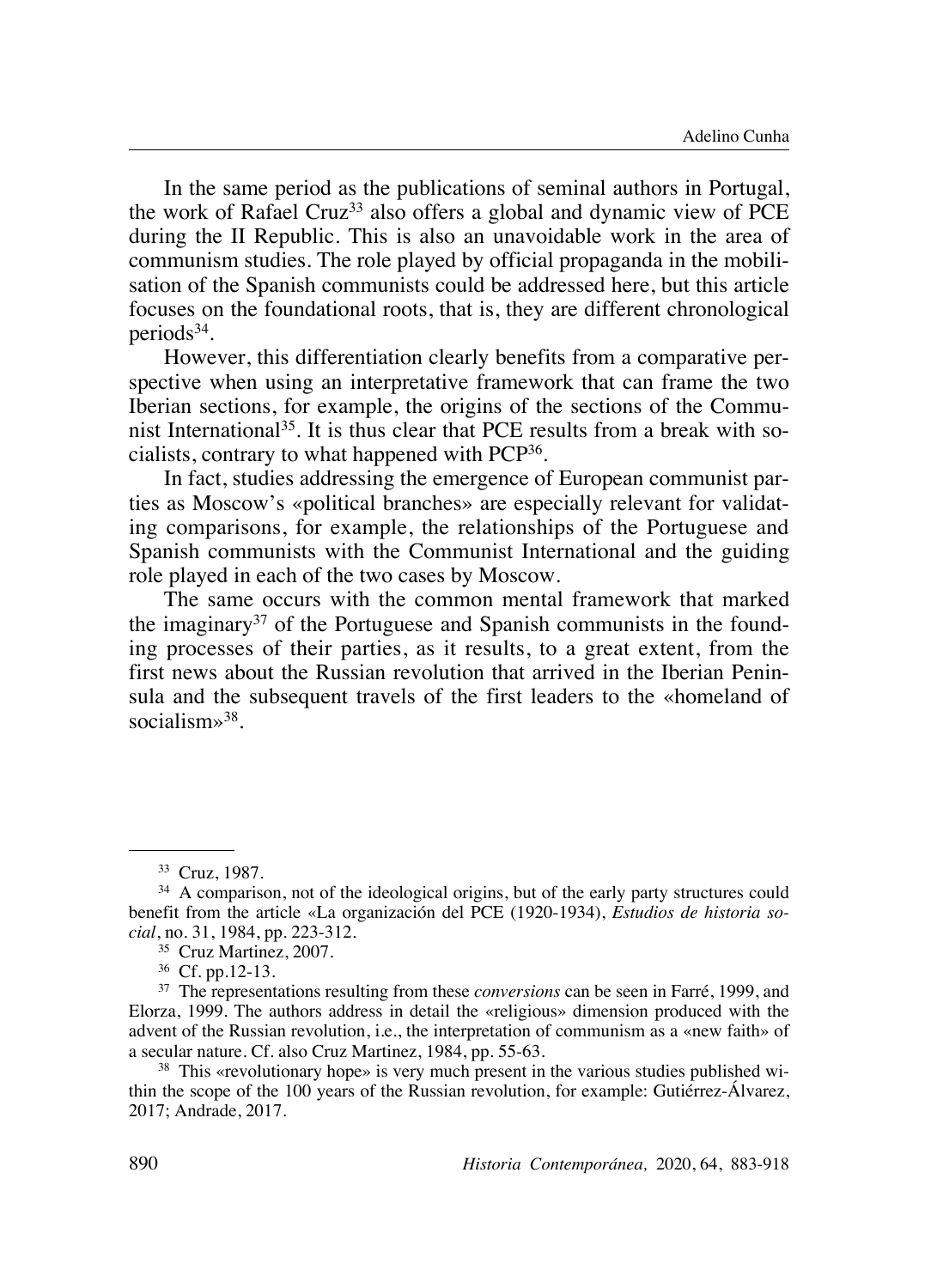#### IV. **The Portuguese Maximalist Federation**

FMP was founded in September 1919 by «many of those who, in Portugal, in the adverse post-war context, did not accept the impasses and limitations of traditional union action»<sup>39</sup>, rather than as a consequence of some maturation of the process of Marxist ideas' welcome, César Oliveira alerts. The author also maintains that it was a group of «very few militants», which did not call into question the dominant power of union organisations: «They are not, in fact, the forefront of a real and global alternative arisen within the Portuguese labour movement»<sup>40</sup>.

Manuel Ribeiro took up the position of secretary-general and the management of *Bandeira Vermelha*<sup>41</sup>, and brought a large group of unionists with him42. It is precisely these unionists who will overtake the union movement itself, which was at a relapse due to the failure of the general strike attempt in 1918, and showed difficulties in addressing the worsening of the class struggle resulting from the end of the war<sup>43</sup>.

FMP defined the path of insurrection towards the take-over of power, using the first issue of its official media body to take on the goal of «spreading the doctrinal principles tending to the establishment of the communist unionism, admitting temporarily the action of the revolutionary power exercised in dictatorship by the workers' councils or Soviets» (Article 1).

It is added that both the dictatorship of the proletariat and the Soviets should be regarded as «sheer experimental practices» (Article 2), ending with the assurance that their action «will be exercised in principle and normally in the legal doctrinal field» (Article  $3)^{44}$ .

João G.P. Quintela identifies in a «very clearly» way the «mark of anarchism» and cites as an example the defence of the combination of the idea of revolution with local economic conditions, complementing with the presentation of a sample of the topics addressed by *Bandeira Ver-*

<sup>39</sup> Madeira, 2013, p.17.

<sup>40</sup> Oliveira, 1975, p. 26.

<sup>41</sup> In its first four issues, the newspaper is called *A Bandeira Vermelha*. From no. 5 onwards (November 1, 1919), the heading mentions only *Bandeira Vermelha*.

<sup>42</sup> António Peixe, Paulo Luíz, Clemente Vieira dos Santos, Marcelino da Silva, Francisco Dias, Arsénio Filipe, Leal Salveda, Luíz Larangeiro, José da Silva Oliveira, Gonçalves Correia, J. Luíz do Nascimento, cf. J.P. Quintela, 1976, p. 13.

<sup>43</sup> Quintela, 1976, p. 14.

<sup>44</sup> «Estatutos da Federação Maximalista Portuguesa», *A Bandeira Vermelha*, no. 1, October 5, 1919; *A Bandeira Vermelha*, no. 14, January 4, 1920.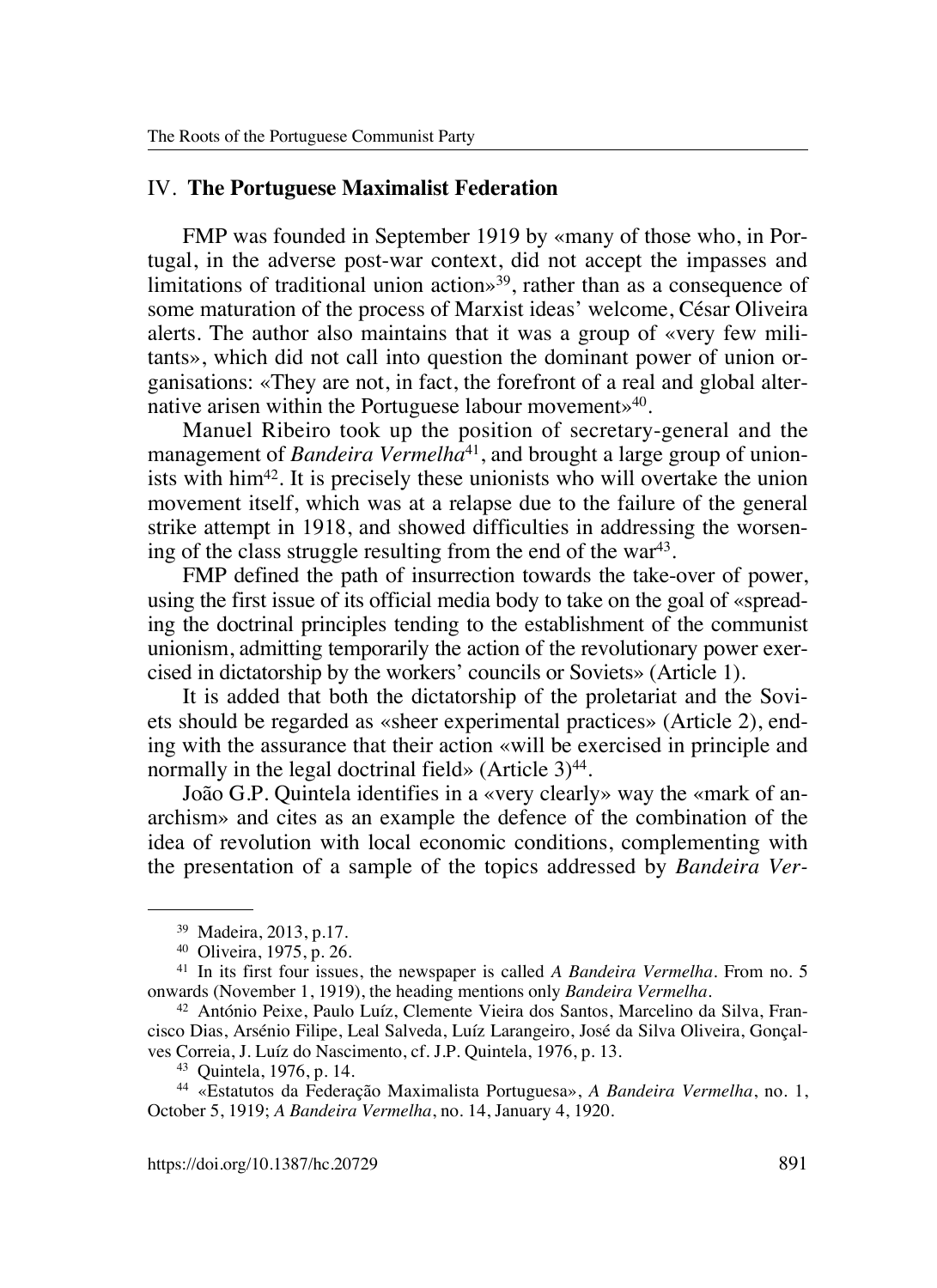*melha* and their citations: «If we find 27 anarchist authors cited in the newspaper, the number of Marxists does not exceed 15»45.

José Pacheco Pereira recognises these marks as resulting from the fact that recruitment was made «fundamentally in the anarchist milieus, in the provincial circles, in the radicalised sectors, more in ideological than in social terms»46.

The declaration of principles itself expresses many of the ideological misconceptions, reaffirming that «all components of FMP and its councils are, in principle, anarchists and revolutionary unionists, although they have taken on the designation of Bolsheviks, communists, maximalists or Sovietists». The justification has a rather puerile tone: «Or any other [designation] that the State picks on $\frac{1}{2}$ .

Faced with the need to explain the meaning of being *Bolshevik*, the maximalists pleaded the workers: «Bolshevik, affirm yourselves, in the streets, in the public squares, in the face of the great and the powerful, before the authorities and the potentates. State that being a Bolshevik is being for the poor and against the rich $\frac{1}{2}$ .

These misconceptions result from two foundational problems.

On the one hand, they result from the ideological frailties of its members due to the limited impact of Marxism among Portuguese intellectuals and the scarcity of information and dissemination sources. This leads Alfredo Margarido to assert that «in 1919 there were no Communists in Portugal, let alone Bolsheviks, but simply anarchist militants and revolutionary unionists»49. In other words, poor information and the influence of revolutionary and anarchist unionism hindered «the correct understanding of the true meaning of the Soviet revolution and its importance to the international labour movement»<sup>50</sup>.

On the other hand, they result from the growing doubts expressed by the anarchists and unionists regarding the creation of a political party inspired by a revolution that, in Russia, eliminated the anarchists and promised a model of power based on the dictatorship of the proletariat<sup>51</sup>. Add-

<sup>45</sup> Quintela, 1976, pp. 18-19.

<sup>46</sup> Pacheco Pereira, 1981, pp. 695-713.

<sup>47</sup> «Declaração de Princípios», *A Bandeira Vermelha*, no. 2, October 12, 1919.

<sup>48</sup> «Pelo Bolchevismo!», *A Bandeira Vermelha*, no. 3, October 19, 1919.

<sup>49</sup> Margarido, 1976, p. 88.

<sup>50</sup> Ventura, 1977, pp. 10-12.

<sup>&</sup>lt;sup>51</sup> The studies unanimously point to a majority of anarchists.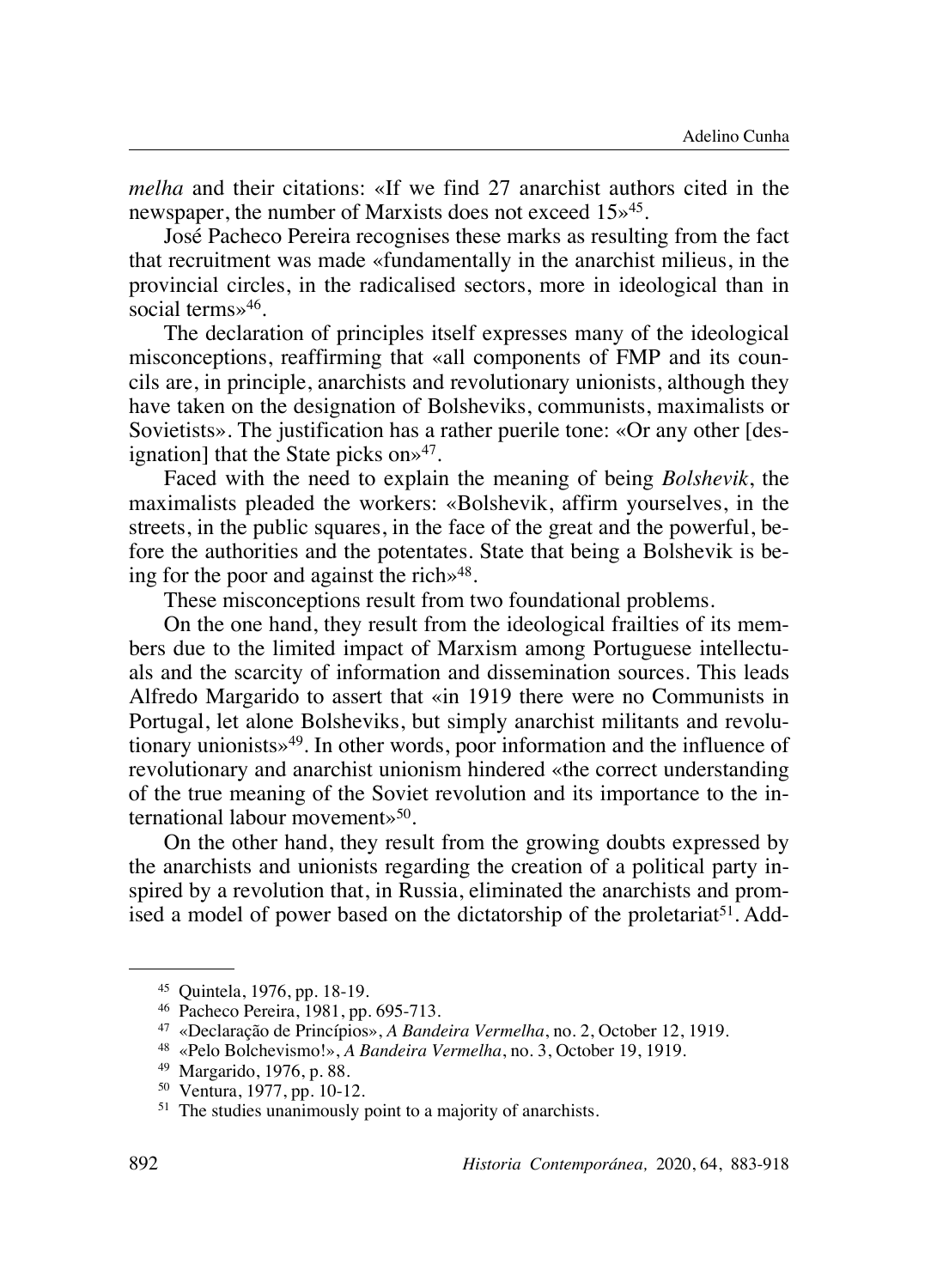ing to this was the *need* of the maximalists of this demarcation: «Unions have to deal not only with the immediate issue, which takes a lot of time from them, but also with the technical-professional issue of production, which is the most important for the Revolution. They cannot, therefore, prepare the revolutionary act or conduct it, although, after it has been carried out, they are the economic bodies of the newly established state $\frac{52}{2}$ .

According to João Madeira, these weaknesses in no way deprive FMP of what was new about it: «[Open] in the Portuguese labour movement another pole, which affirmed precisely the insufficiency of a union organisation, a new social order in itself $\frac{1}{2}$ , that is, the change promised by the Russian revolution, going beyond the dynamics of unions.

The study by José Pacheco Pereira also points in this direction, that FMP «provided the way of entry for the communism of some former anarchists»54, while César Oliveira alerts that its action «was virtually limited to the publication of *Bandeira Vermelha*»55, which is in line with Bento Gonçalves' stance, who had limited the FMP's work to the publication of *Bandeira Vermelha* as a shy attempt to approach the ideas of the Russian revolution, but «in a confused way»<sup>56</sup>.

The maximalist theses designed by *Bandeira Vermelha*, which adequately represented the spirit of the time, are a meeting point for all the revolutionaries who sought to overthrow the bourgeoisie through violent means57. Using a certain *narrative drama*, João G.P. Quintela tries a synthesis on this regrouping of the revolutionaries, which seeks to match a «hegemony project» characterised as follows: «Extra-union organisation, violent takeover and dismissal of the bourgeois State, establishment of the dictatorship of the proletariat and the Soviets»<sup>58</sup>.

The undeniable organic weakness was reflected, from the outset, in the «geographic over-concentration», which was almost exclusive in Lisbon and Porto. This lack of a national dimension strongly limited the

<sup>52</sup> «In order to prepare and carry out the Revolution, a strong extra-union body of a proletarian and revolutionary nature is indispensable», *Bandeira Vermelha*, no. 11, December 14, 1919.

<sup>53</sup> Madeira, 2013, p. 18.

<sup>54</sup> Pacheco Pereira, 1981, pp. 695-713.

<sup>55</sup> Oliveira, 1975, p. 35.

<sup>56</sup> Gonçalves, 2000, p. 83.

<sup>57</sup> In the case of the Portuguese Maximalist Federation, it is more about verbal violence, that is, an inflamed narrative practice that did not translate into concrete acts.

<sup>58</sup> Quintela, 1976, p. 16.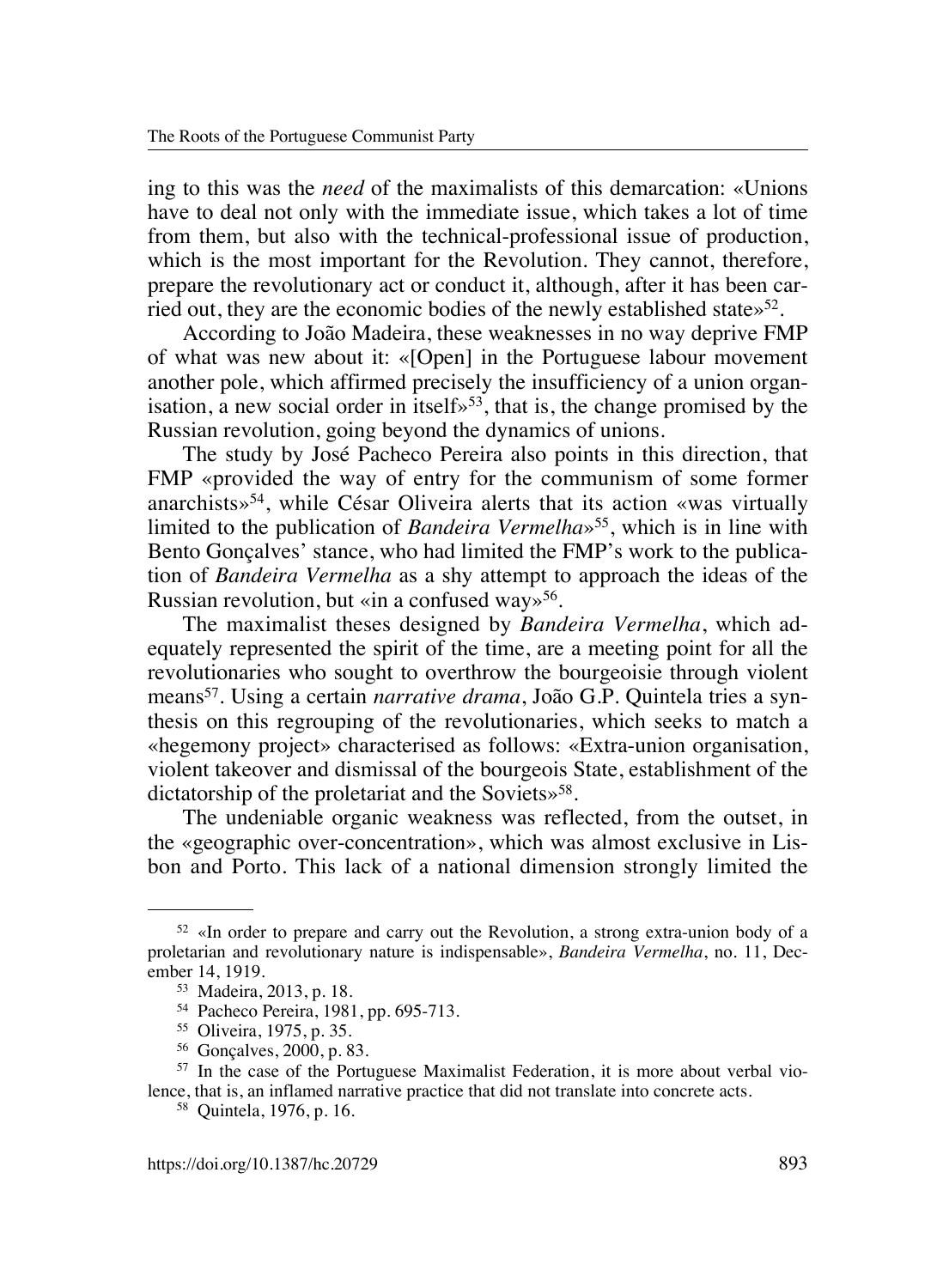FMP's social capacity of penetration, inasmuch as only five maximalist councils operated in the capital and one communist centre operated in the North. João G.P. Quintela sustains that, despite these difficulties, FMP had supporters in the province, in the colonies and in some emigration cir $cles<sup>59</sup>$ .

The truth is that there was now a new way forward. Alfredo Margarido concludes that «The maximalist militants knew the situation of the working class very well, almost all were workers, and they could not think of creating a Bolshevik party with the Bolsheviks that did not exists  $60$ .

This party would arrive soon.

#### V. **The importance of the publications**

Writing aimed to «spread the sacred fire of rebellion by the crowds». Writing aimed to «tear down the bourgeoisie» and less about «saturated philosophies». The analysis of the impact of *Bandeira Vermelha* reveals that this dissemination of Marxist ideas emerged at a later stage of the publications.

The first maximalists still consider themselves anarchists, thus translating the difficulties of the very process of creation of the Portuguese Communist Party (PCP).

This was due, firstly, to its small dimension $61$ ; secondly, to the peripheral position within the international communist movement; but above all, and lastly, to the specificities stemming from the unionist and anarchist roots.

For this reason, the process of establishment of the first political frameworks took place under adverse conditions and was strongly dependent on the traditional communication tools at the time, that is, flyers, *leaflets* and the regular party press.

<sup>&</sup>lt;sup>59</sup> The social composition of the Federation can be consulted in the study by Quintela, based on the profile of the *Bandeira Vermelha* authors. This allows indirectly attesting the «proletarian and popular nature of the Federation», *op. cit.*, pp. 20-21.

<sup>60</sup> Margarido, 1976, pp. 88-89.

<sup>61</sup> José Pacheco Pereira reports the existence of about 1,700 PCP militants in 1921, the highest number recorded during the I Republic, cf. Pereira, 1981, pp. 695-713. João G.P. Quintela mentions a similar number by the end of the following year, but it regards militants with paid fees, and refers to a total of 2,900 militants, cf. Quintela, 1976, p. 48.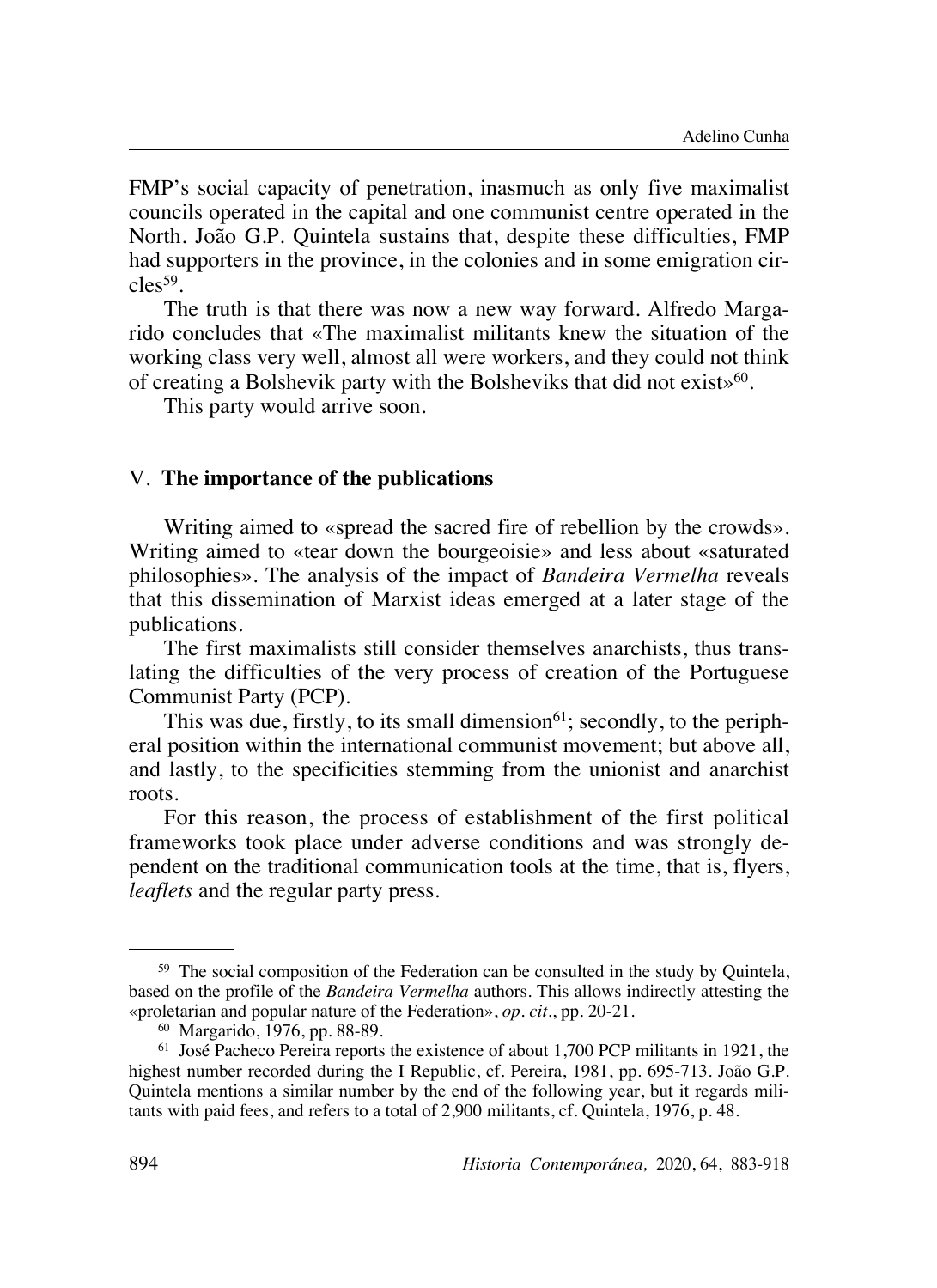The Russian revolution had a number of favourable publications in Portugal, such as *A Sementeira*, *A Batalha* and *A Aurora Social*, among many others, but *Bandeira Vermelha* stands out as «the pioneer of the media bodies that, in our country, defended the ideals of the October revolution» António Ventura assures, adding that «It is the first press body of an organisation that inscribes in its program not only the defence and dissemination of the October ideals but also the struggle for some of these objectives»<sup>62</sup>.

FMP's official media body began its circulation on October 5, 1919, left the circulation on December 5, 1920, and returned to a second period that lasted until June 1921. Its founders include prominent unionists, such as Manuel Ribeiro, António Peixe, Paulo Luís, Arsénio Filipe and Luís do Nascimento. The suspension was precisely the result of the political repression that led to the arrest of Manuel Ribeiro $63$ .

According to António Ventura, between the extinction of FMP and the establishment of PCP, on March 16, 1921, *Bandeira Vermelha* assumed as its communication body «until the emergence of the official body of that party», that is, until the emergence of no. 1 of the weekly newspaper *O Comunista*, on October 16, 192164.

It would again be Manuel Ribeiro who took over these functions as editor-in-chief during the seven issues published until November 27, 1921, «to better fit into the objectives of the III International»<sup>65</sup>.

In its first issue, *Bandeira Vermelha* defines as its goal «to prepare the environment to destroy the bourgeois organisation and to create a proletarian power that hastens the evolution of the peoples from the capitalist phase to the socialist-communist phase»<sup>66</sup>.

But what is the real meaning of these words when the maximalists (still) see themselves as anarchists?

«We the anarchists» must «spread among the crowds the sacred fire of upheaval» because the working masses «are becoming sick and tired

<sup>62</sup> Ventura, 1977. pp. 10-12.

<sup>63</sup> Following his release in April 1921, *Bandeira Vermelha* was to return episodically on April 17, 1921.

 $64$  The brief study by António Ventura reveals the existence of other publications, but of markedly little importance; for example, the publication of the Portuguese Esperantist Communists, *Komunist-Esperantista Grupo*, with only an issue in July 1921; *O Alarme*, published in Coimbra between July 31 and August 15, 1921 (three issues).

<sup>65</sup> The suspension lasted until May 1923.

<sup>66</sup> «Os nossos objectivos», *A Bandeira Vermelha*, no. 1, October 5, 1919.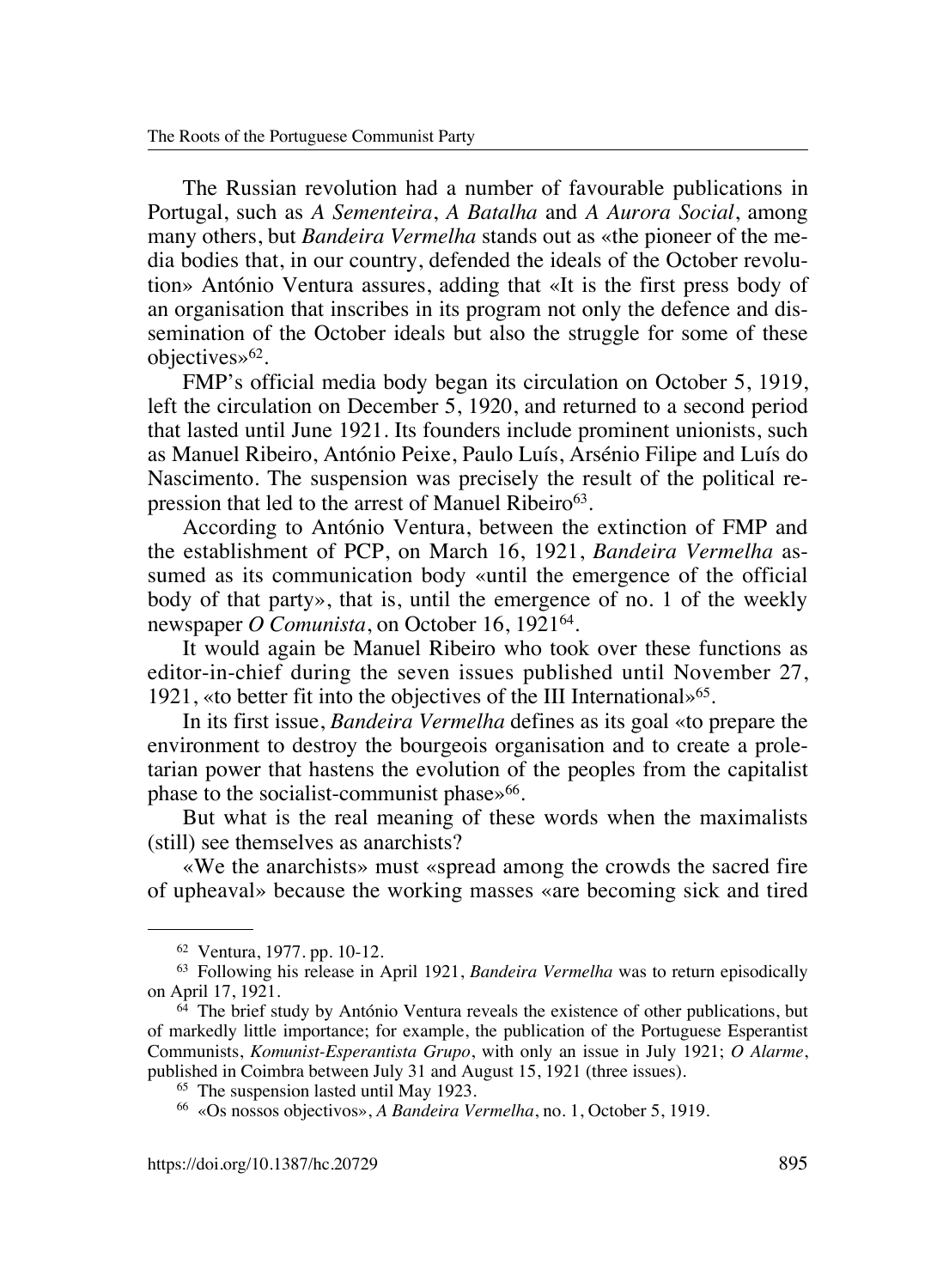of philosophies». The same narrative lightness that refuses the dictatorship of the proletariat: «As anarchists, we do not accept dictatorship in principle, as it is the true denial of libertarian principles». And that accepts it at the same time: «We are in favour of the Dictatorship of the Proletariat and we deem absolutely indispensable that all anarchists are $\mathcal{D}^{67}$ .

This (poorly solved) issue often emerges on the pages of the newspaper. This shows its controversial nature and a simultaneous inability to explain: «The [dictatorship] of the bourgeoisie is that of a minority in its sole advantage; that of the proletariat is that of the majority for the benefit of the whole society and is a means, never an end»<sup>68</sup>.

This is an issue that regularly emerges on the pages of *Bandeira Vermelha*: «The revolutionary problem»<sup>69</sup>.

An interview with Trotsky published in the newspaper Chicago Daily News will feature headline honours with considerable photographic prominence. It is important for *Bandeira Vermelha*, as it states that «the dictatorship of the proletariat, I can assert, is almost entirely a consequence of the war that moves us. We consider this dictatorship as purely temporary. As soon as the conflict is over, freedom of the press will be restored, as will all other freedoms<sup>70</sup>».

The explanations are often directly transcribed from statements or excerpts from interviews.

The British newspaper Daily Herald is cited to seek for the meaning of the Soviets: «They are more than a parliament. A parliament only legislates. The Soviets legislate and manage [...] But what is particularly interesting is that the mandate of the deputies to the Soviets can be revoked by a vote of their voters. It is true democracy  $v^{71}$ .

Simplification repeats, but the effort to meet a concrete need for Bolshevisation should be highlighted<sup>72</sup>.

<sup>67</sup> «Os anarquistas e a ditadura do proletariado», *Bandeira Vermelha*, no. 5, November 1, 1919.

<sup>68</sup> «Ditadura e ditadura», *Bandeira Vermelha*, no. 8, November 23, 1919.

<sup>69</sup> «Em volta do problema revolucionário – A nossa ditadura», *Bandeira Vermelha*, no. 40, August 1, 1920.

<sup>70</sup> «Ditadura «temporária» do proletariado», *Bandeira Vermelha*, no. 14, January 4, 1920.

<sup>71</sup> «Como funcionam os sovietes», *Bandeira Vermelha*, no. 13, December 28, 1919.

<sup>72</sup> Filipe Nunes Carvalho timely notes that «until no. 19 the MFP symbol (a fist raising a fiery blade) appears in the heading, which, in a significant shift of the importance of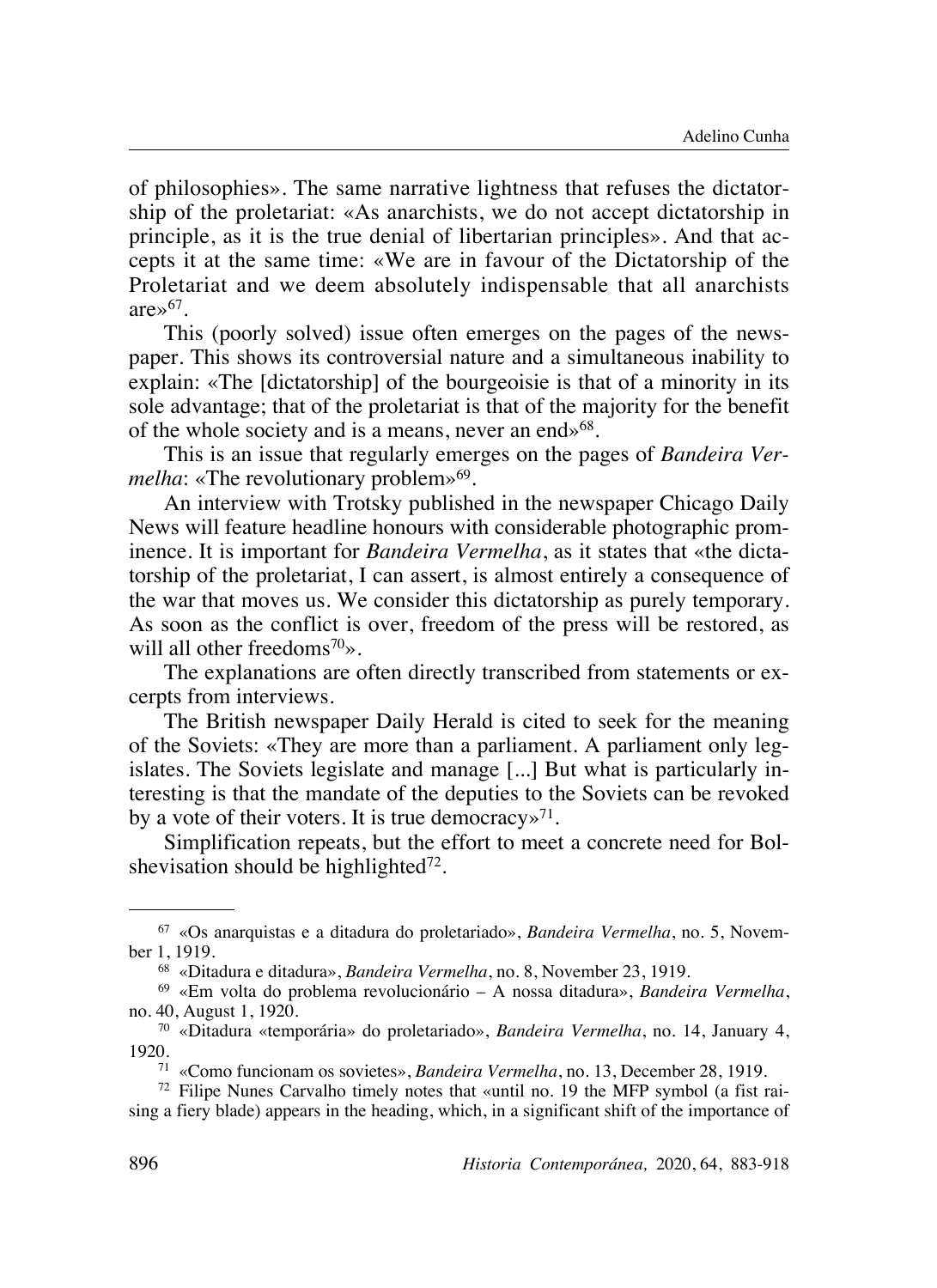After regretting that «some Portuguese unionists, perhaps because they were not at all aware of the Soviets' structure and functioning, or because they were attached to old dogmatic and confused formulas», one of the writers essays the defence of representativeness criteria in unions, having as examples the Russian Soviets, and, as the source of this knowledge, Pelloutier's book: «Our unionist Bible»73.

This is a remarkable fact that reflects a certain urgency of learning and that starts to have an answer with the direct sale of several books through the pages of the newspaper<sup>74</sup>, as well as the publicity of the works that arrive in Portugal on the Russian revolution, together with brief explanatory notes. The titles reflect a clear concern with the dissemination of the Bolshevik success, but also with the understanding of the underlying dynamics and ideas themselves. In turn, the pedagogical success should be put into perspective.

As a rule, the pages of *Bandeira Vermelha* display a confused rhetoric that generically sought «to defeat the privileges and supremacies of the ruling classes; to give back the worker the product of his/her labour by socialising all the wealth; to subject the bourgeoisie to the compulsory labour regime; to provide social care to minors and underprivileged citizens, and to radically eradicate the cancer of prostitution, as was done in Russia, these are the cornerstones of our revolutionary program»75.

The contradictions persist with the positioning of the «ideal of Bolshevism» in economic federalism affiliated with anarchism: «The

the diffusion of the October revolution ideas to the organisation, is replaced by the representation of a sickle and a hammer surrounded by the caption «Republic of the Soviets», in: «Bandeira Vermelha, órgão da Federação Maximalista (1919-21)», cf. Carvalho, 1983, pp. 6-13.

<sup>73</sup> «Agitando ideias – Sovietismo e sindicalismo», *Bandeira Vermelha*, no. 6, November 9, 1919.

<sup>74</sup> The *Bandeira Vermelha's* library starts to publish works by P. Kropotkine, Dufour, Gorki, J. Grave, E. Zola, Hamon, Tolstoi, Antonelli and A. Del Vale. Also noteworthy are the works by Manuel Ribeiro himself *O Sentido de Viver*, *Na Linha de Fogo* and *Imperiosa Verdade*, and, finally, Marx's *Capital*. An effort that is also identified in the publications of Editora Popular, whose advertisement provides six works of the social propaganda collection, for example, *A Constituição Política da Repúblicas dos Sovietes*, *A Moral Anarquista*, *A Rússia Nova* and *A Greve Geral*, and anticipates the edition of other collections.

<sup>75</sup> «Os objectivos da Revolução», *Bandeira Vermelha*, no. 11, December 14, 1919.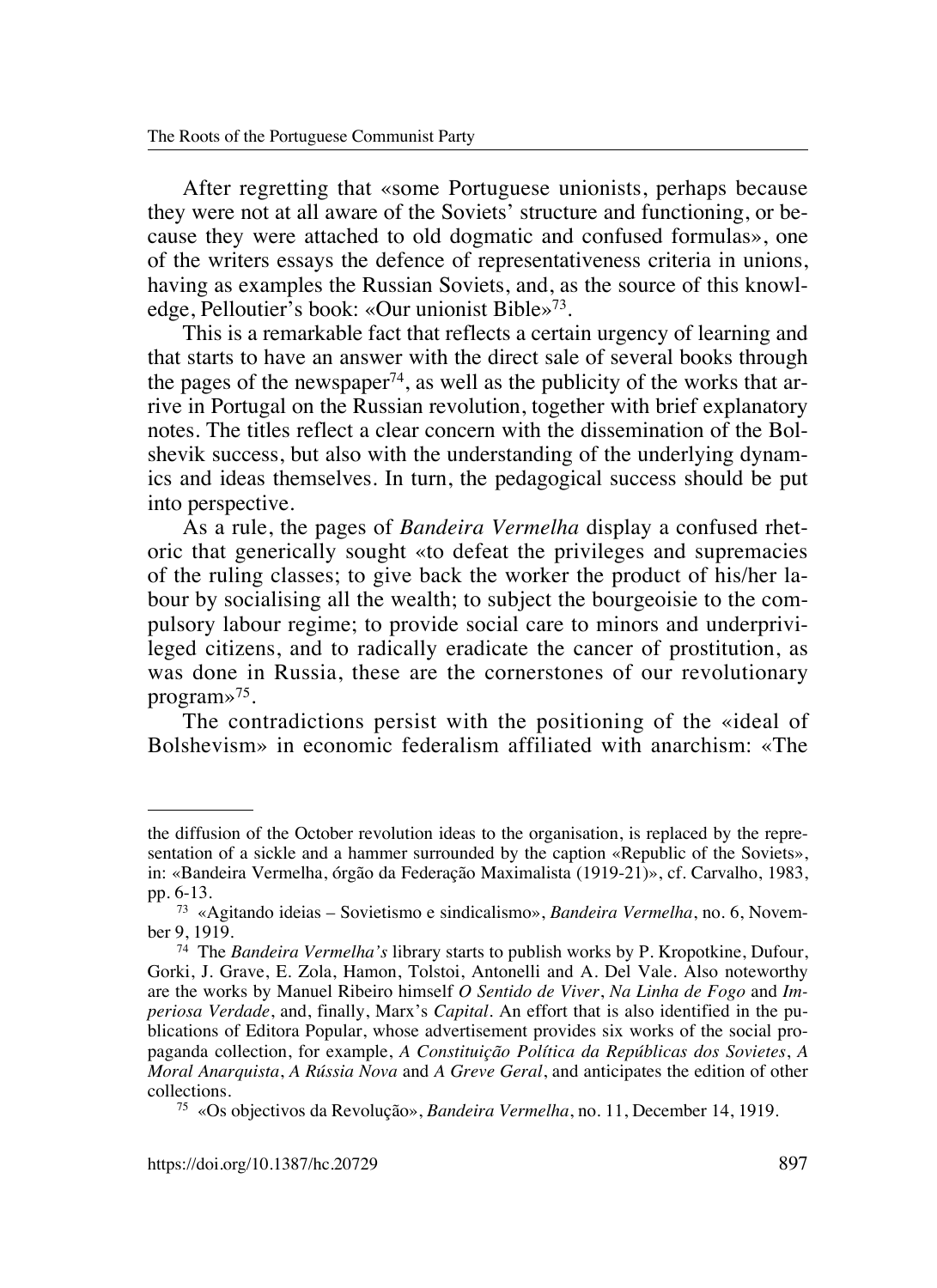Soviets' ideal is a federation of peoples freely linked by economic relationships»76.

The *ideological struggle* is centred on the propaganda rhetoric, and the generality of the efforts of theorising fades into semantics.

During the year 1920, *Bandeira Vermelha* reports in an isolate way events of an international nature, having as aggregator an idea of siege to Bolshevism and the corresponding «titanic struggle» of the Bolsheviks from all these countries<sup>77</sup>. An editorial line is reinforced with panegyric articles on the triumphs of the Soviets and with a reference of ideological issues to the secondary pages<sup>78</sup>.

It remains to be known whether this diminishing of the debate results from a certain perception by the maximalists of having overcome the initial ideological difficulties, or only from a discursive normalisation: «Bolshevism is neither socialism nor anarchism but it is near one and the other, collecting from all the energy needed to move forward»79.

In the information sessions used for the «war on the bourgeoisie», the maximalists emphasise two critical issues: the need to bring about an «immediate armed revolution» and to establish a «dictatorship of the proletariat». *Bandeira Vermelha* follows the violent rhetoric: «No agreements with the bourgeois. Whoever is for us comes to us. A revolution which is not uprooted, which is not nobly conquered by the proletariat in arms, is not a complete revolution nor does it give the right to demand – everything»<sup>80</sup>; «To bring down the bourgeoisie is a sacred duty. One does not debate with the enemies of the people: they are executed  $8^{81}$ ; «Social transformation is not carried out through pacifisms $\frac{82}{5}$ ; «Struggle, fight to the last bullet, to the last drop of blood» $83$ .

<sup>76</sup> «The attitude of the Soviets' government. The ideal of Bolshevism is economic federalism such as anarchism», *Bandeira Vermelha*, no. 11, December 14, 1919.

<sup>77</sup> «O Bolchevismo triunfante», *Bandeira Vermelha*, no. 18, February 1, 1920.

<sup>78</sup> For example: «A Obra económica dos Soviets da Russia», *Bandeira Vermelha*, no. 20, February 15, 1920; «O esforço dos bolchevistas em prol da instrução do povo», *Bandeira Vermelha*, no. 21, February 22, 1920; «Os Soviets na Alemanha – A Revolução Social em marcha!», *Bandeira Vermelha*, no. 26, March 28, 1920; «A voz da América», *Bandeira Vermelha*, no. 28, May 9, 1920; «A Revolução social na Alemanha», *Bandeira Vermelha*, no. 28, May 9, 1920.

<sup>79</sup> «Bolchevismo e Anarquismo, *Bandeira Vermelha*, no. 20, February 15, 1920.

<sup>80</sup> «Caminho a seguir», *Bandeira Vermelha*, no. 25, March 21, 1920.

<sup>81</sup> «Palavras claras», *Bandeira Vermelha*, no. 27, May 2, 1920.

<sup>82</sup> «Devemos precipitar a Revolução», *Bandeira Vermelha*, no. 36, July 4, 1920.

<sup>83</sup> «Às armas», *Bandeira Vermelha*, no. 37, July 11, 1920.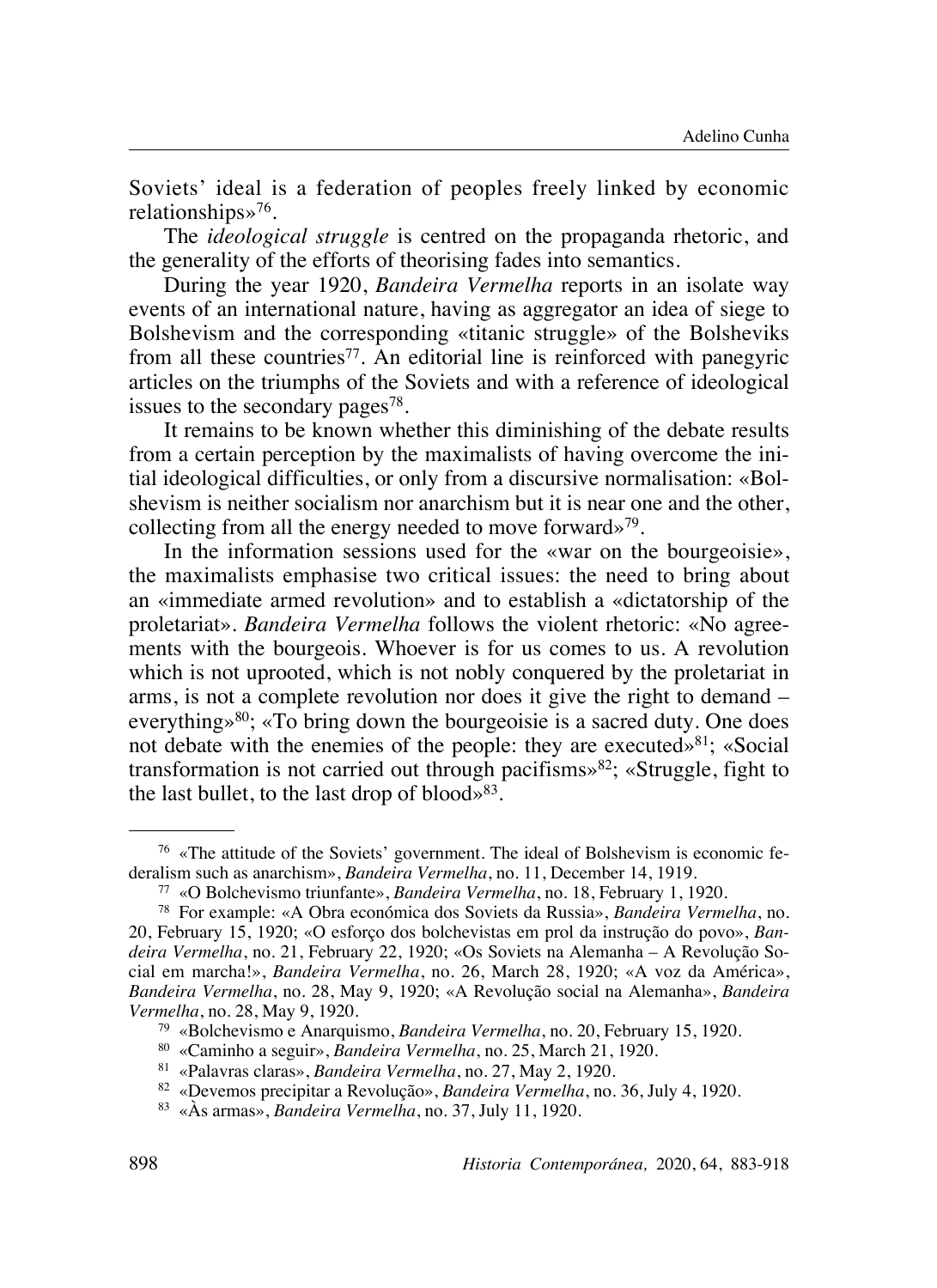The approaches of a pedagogical nature become less frequent.

The communist regime is dissected by explaining the creation of the Russian Soviets<sup>84</sup>, Bakoukine<sup>85</sup> and Kropotkine<sup>86</sup> are used to account for episodes of the social revolution; the reproduction of Lenin's documents is also used so that readers can feel the «beating of the same spirit of revolt, the same flame of Lenin's rebellion»87.

When it comes to explaining the political options, the maximalists iustify adhesion to Bolshevism as «a moral issue»: «If we are, therefore, in favour of the immediate revolution and consequent use of the proletarian dictatorship, it is because we are horrified to see the growth of the misery of the peoples and, more than the misery, the moral rot».

#### VI. **The idea of a political party**

The idea of creating a party that would incorporate these Bolshevik values and assume the political organisation of the proletariat for a violent take-over of power starts to increasingly emerge in the pages of *Bandeira Vermelha*.

This is (still) an untimely appeal of the author to the transformation of Bolshevism into a doctrine of salvific nature, and with an extra-party projection: «Bolshevism has already left the restricted scope of a political party to become a social tendency<sup>88</sup>. The desire was temporarily suspended in the lines written by Manuel Ribeiro: «The need of a convention or understanding between all the political and social currents that predominate in the working environment in Portugal».

*Bandeira Vermelha* begins to repeat gradual calls for the establishment of a committee in Lisbon and another in Porto «to organise a communist congress in the shortest possible time $\frac{89}{8}$ .

<sup>84</sup> «O regime político comunista – O que é um soviet?», *Bandeira Vermelha*, no. 29, May 16, 1920.

<sup>85</sup> «Bakoukine e a revolução social», *Bandeira Vermelha*, no. 31, May 30, 1920.

<sup>86</sup> «Caminhamos para a revolução», *Bandeira Vermelha*, no. 35, June 27, 1920.

<sup>87</sup> «A Carta de Lenine ao operariado inglês», *Bandeira Vermelha*, no. 33, June 13, 1920.

<sup>88</sup> «Porque somos bolchevistas», *Bandeira Vermelha*, no. 41, August 8, 1920.

<sup>89</sup> «Porque não se fez ainda um Congresso comunista em Portugal?», *Bandeira Vermelha*, no. 43, August 22, 1920.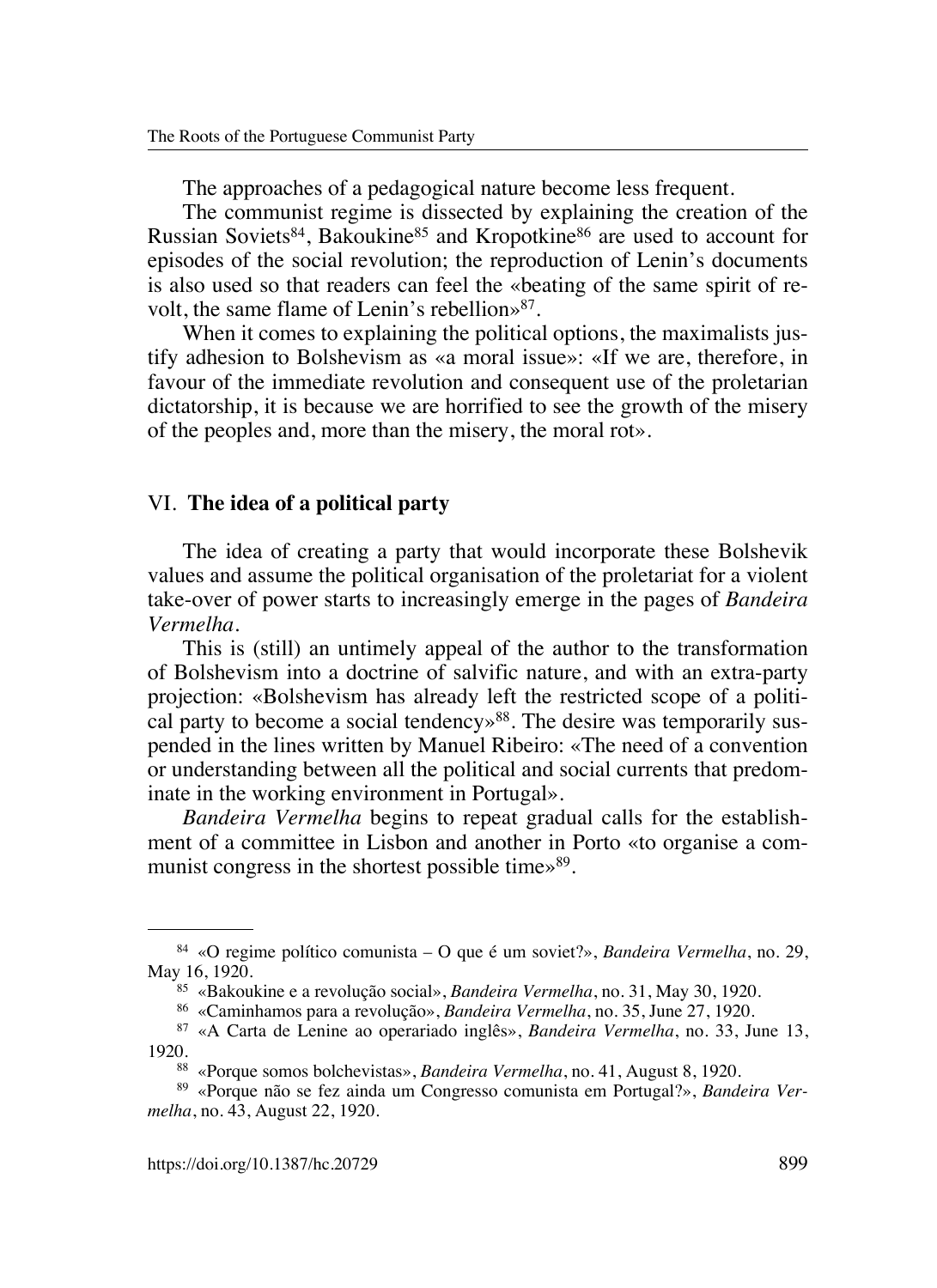This idea of establishing a communist party emerges clearly in August 1920, through the proposal to create an aggregating congress of unionists and anarchists.

It is again the feeling of change of the political structures that emerges, mobilised by the idea of «maximum utility»: «We must put aside the comforts that have held us back so much [...] [to] organise the dispersed forces, turning them into a power, in short, to establish our  $front \rightarrow 90$ .

The idea evolves significantly with *Bandeira Vermelha* advocating in an increasingly explicit way the creation of a new party: «The communist organisation in Portugal must be carried out as soon as possible! $\mathcal{P}^{91}$ .

The exclamation expresses the feeling of some urgency, justified with the danger of demobilisation of the maximalist militants.

It is time now to «organise a powerful and disciplined political force that attacks, in its foundations, the bourgeois-capitalist domination», that is, «organise the communist family across the whole country» and thus mobilise «sincere and unpretentious wills, which, although divided, wait, burning in the inveterate belief of an egalitarian future».

The expression of this will begins to be designed as a proposal that, although it does not yet expressly point towards the creation of a party, is clear in its purposes of mobilisation towards new forms of political organisation: «We propose to bring together so many efforts scattered out there».

The proposal starts to be favourably welcomed by some union sectors, particularly among young people, and the Union of Youth Unionists of Portugal expressed its support early.

It is an «idea underway!», the maximalists reply<sup>92</sup>.

They take up the struggle for the organisation of the first communist congress with the involvement of unionists, anarchists «or socialists», in order to unify the «militant proletariat» in what they classify as a «work of conciliation».

However, times are changing and, for the first time, the maximalists materialise the great goal of this desired congress: «If the communist party came out of this congress organised in solidarity, with the fusion of

<sup>90</sup> «A máxima utilidade», *Bandeira Vermelha*, no. 48, September 26, 1920.

<sup>91</sup> «Organisemos o Comunismo em Portugal», *Bandeira Vermelha*, no. 48, September 26, 1920.

<sup>92</sup> «Uma ideia em marcha!», *Bandeira Vermelha*, no. 50, September 10,1920.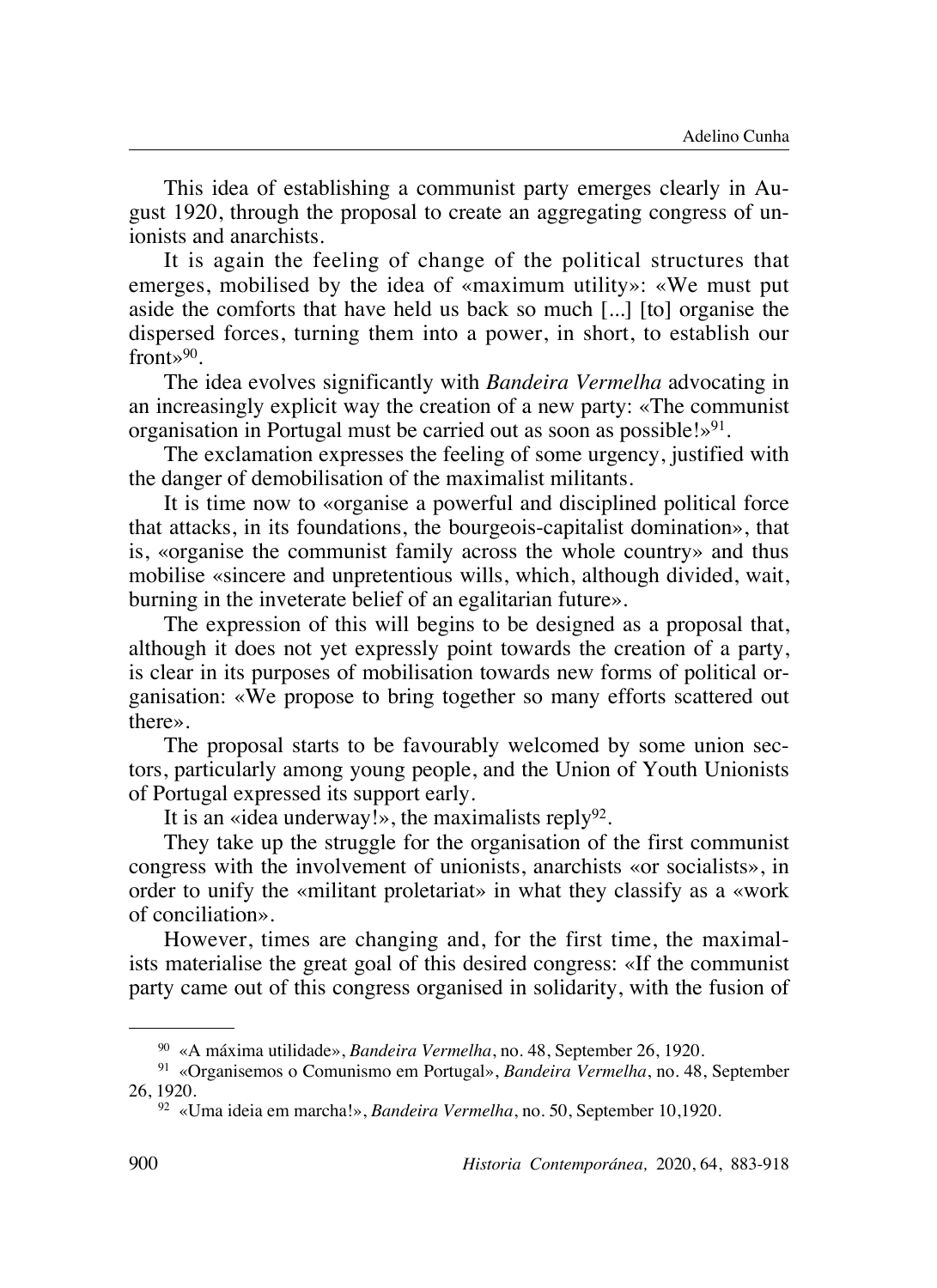all ideological tendencies, as was done in Spain, Italy and other countries, perhaps we could form a gigantic block».

The demonstration of this maturation is reflected in the associated propaganda rhetoric, inasmuch as the maximalists plan the creation of the communist party as a historical responsibility.

After a few months of suspension due to Manuel Ribeiro's arrest, *Bandeira Vermelha* is published again and assumes the irreversibility of the creation of the «Portuguese Communist Party»<sup>93</sup>.

This was due, on the one hand, to the fact that «the modern revolutionary tactics [...] materialises in the so-called Communist Parties» that are «a new arrangement of active values, a new disposition of the revolutionary hosts for the final decisive battle». On the other hand, to the fact that this tendency was already, also in Portugal, «embodied in the soul of a large part of the Portuguese proletariat».

The maximalists claim that, at this time, there is already a Communist Party in Portugal, «although in embryo».

#### VII. **The birth of PCP**

On March 21, 1921, PCP was officially born. It was born of the impulse of «a dozen revolutionaries and union militants»94 who considered that «the revolution [in Portugal was] inevitable»<sup>95</sup>.

Shortly before, on December 12 of the previous year, the first attempt to create a new political organisation outside the union space had taken place at the headquarters of *Associação de Classe dos Caixeiros de Lisboa* (Class Association of Lisbon Clerks). The disagreements between maximalists, anarchists and unionists had slowed this impulse, but during the same month of December, an agreement was reached for the setting up of a Workers' Organising Committee for the Constitution of the Communist Party.

Between January and March of the following year, the principles, objectives, functioning bases and leaders of the new party were approved. Among the first communists, as João Madeira describes, «the maximal-

<sup>93</sup> «Ressurgindo», *Bandeira Vermelha*, no. 55[54], April 17, 1920.

<sup>94</sup> *O Comunista*, no. 1, October 16, 1921.

<sup>95</sup> Pacheco Pereira, 1999, p.62.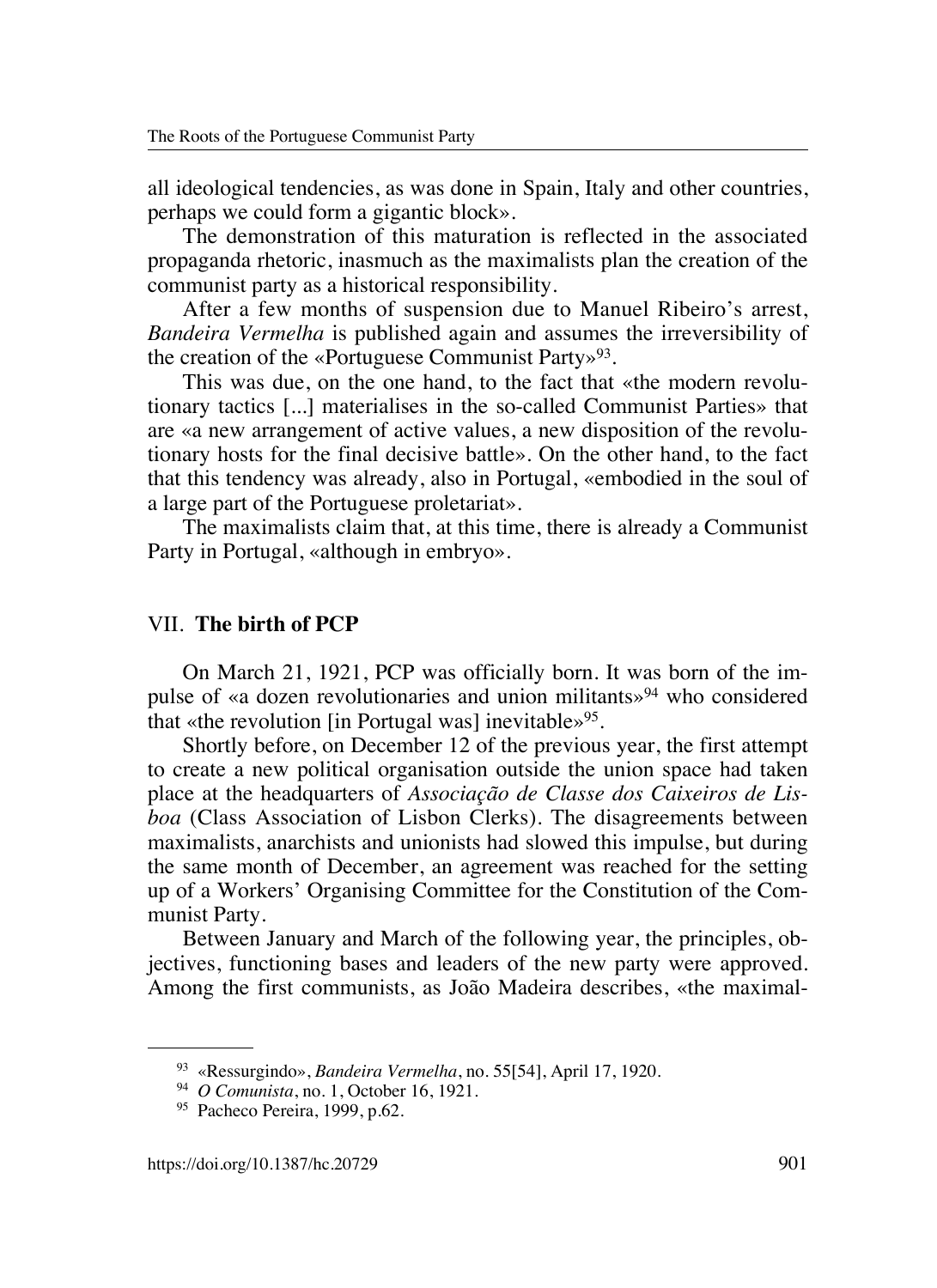ists, with a quite insignificant number of socialists and some former republicans»96 stood out.

The founding of PCP represents a sign of concrete hope for those in favour of the «immediate revolution», as Bento Gonçalves claims.

The founding reflected the need to organise the masses through the dialectical unity between theory and practice, but César Oliveira imposes some caution: «Although it is in line with the action of the Portuguese Maximalist Federation, [the founding of PCP] does not result from the organisational growth of this organisation nor does it correspond to the increase of its influence of masses». The author also adds that «the militants who found the Portuguese Communist Party are very few and illprepared»<sup>97</sup>.

The founding principles were embodied in the organic bases, being the «supreme goal» to materialise a «revolutionary action made timely by the circumstances of the European and national milieu», that is, «the full socialisation of the means of production».

The leadership was initially handed over to a National Board composed by Alberto Júlio das Neves, Bernardino dos Santos, Fernando Barbosa, João Nascimento Cunha and Caetano de Sousa. This body was supported by a General Committee of Education and Propaganda and an Economic Council, with nine and seven members respectively<sup>98</sup>. On the party base, there were four communist centres, located in Lisbon, Porto, Santarém and Évora<sup>99</sup>. The official press body, *O Comunista*, began its

<sup>99</sup> José Pacheco Pereira explains that these communist centres worked as «political clubs based on members», which made it difficult for PCP to grow and consolidate as a party, insofar as «they were only going to attend the propaganda sessions». This situation changed partially after the 1923 Congress, through the creation (forced by the Communist International) of administrative-based *communes* to enable the participation in the elections. These structures eventually transformed into cells, but the neighbourhood or even street organisational genetics was kept», cf. Pacheco Pereira, 1981, pp. 695-713.

<sup>96</sup> Madeira, 2013, p. 20.

<sup>97</sup> Oliveira, 1975, pp. 35-36.

<sup>98</sup> The unionist José de Sousa forced a breakdown in the Socialist Youth to create the Communist Youth with some of its leaders. In 1922, he moved to the collective leadership of PCP. The creation of the Communist Youth benefited from this split, and from the same manoeuvre with the unionists. It is important to take this into account, in the sense that these militants took into PCP much of their social and political radicalism that characterised the whole phase that precedes the rise of Bento Gonçalves: violent street actions and ideological inconsistency.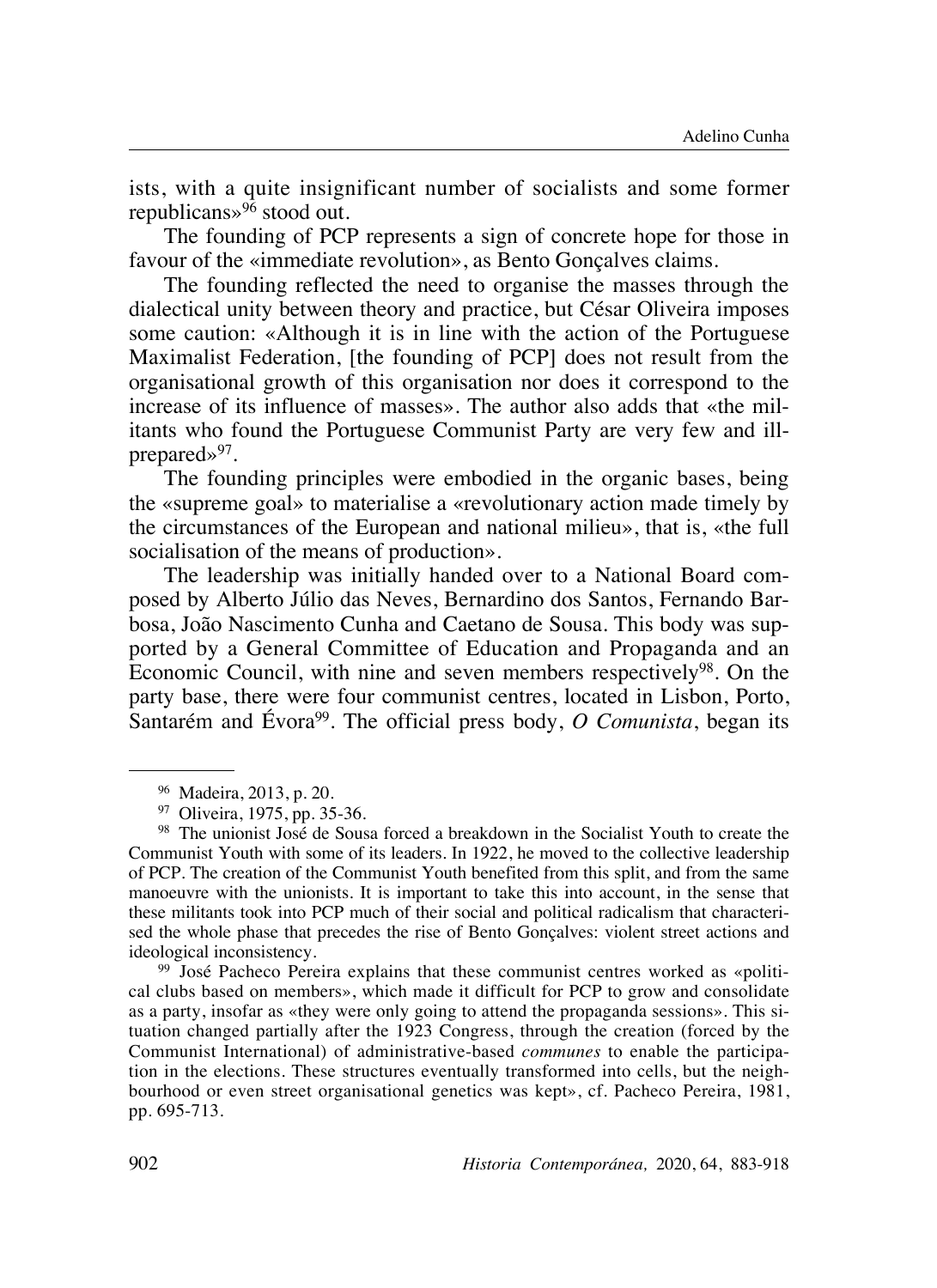circulation in October of that year, under the management of Manuel Ribeiro, Nascimento Cunha and Caetano de Sousa<sup>100</sup>.

According to José Pacheco Pereira, «more than former anarchists or anarchists-unionists, PCP's founders and main activists are unionists, either active at the time of the Party's life or former union leaders of the generation formed in the 1910-12 struggles and of the immediate post-war period», that is, «being part of FMP is not, in terms of union and political path, the most characteristic biographical feature of most Party members, but rather union activism»101.

#### VIII. **The narrative surpluses**

PCP's specific roots were soon expressed: «An organisation called the Portuguese Communist Party was founded in Lisbon, whose directive is not yet well defined, since within it there are the most bitter partisans of the Dictatorship of the Proletariat and the most fervent supporters of the Anarchic Communism»102, *Bandeira Vermelha* announces.

This leads José Pacheco Pereira to classify PCP as «a very peculiar organisation, which hardly fit the Leninist model of organisation, being a kind of anti-anarchist republican radical party, acting in the union milieu, but neglecting the parliamentary «politics» and the endemic conspiracy disease of the I Republic $\gg$ <sup>103</sup>.

The first crisis occurred shortly after and forced the constitution of a reorganising committee between March and October 1921. At the basis, a rupture between *left* and *right*, or rather between the workers and the employees: «Here may be the root of the accusations made by «bourgeois» addressed retrospectively to the members of the Party in the I Republic»104, the same author continues.

The divergences forced the intervention of the Communist International in 1922105.

<sup>100</sup> Quintela, 1976, p. 43.

<sup>101</sup> Pacheco Pereira, 1981, pp. 695-713.

<sup>102</sup> «O que penso do Partido Comunista», *Bandeira Vermelha*, no. 63, June 19, 1921.

<sup>103</sup> Pacheco Pereira, 1999, p. 63.

<sup>104</sup> Pacheco Pereira, 1981, pp. 695-713.

<sup>105</sup> Quintela, 1976, pp. 50-70.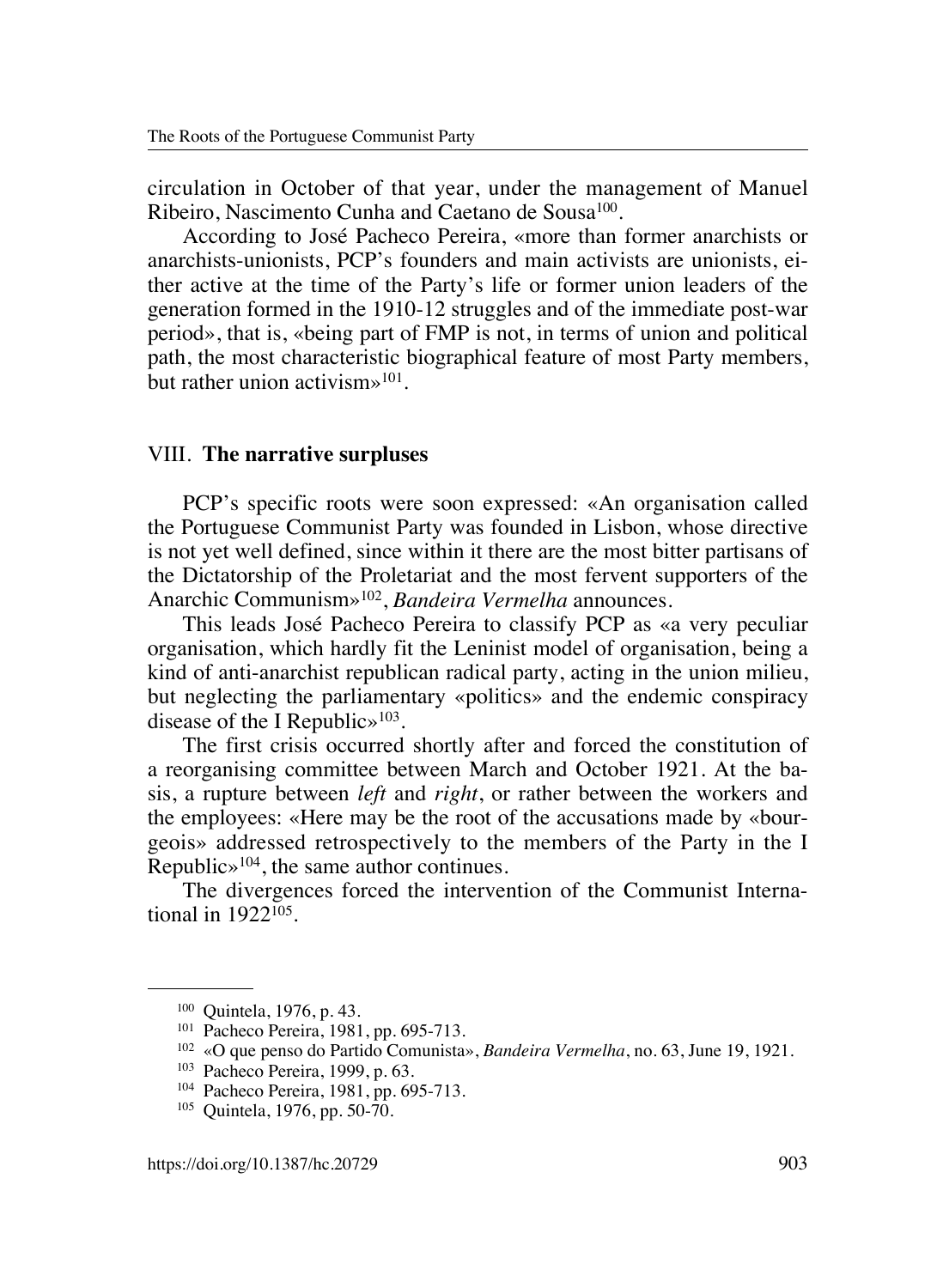The first direction, which had succeeded the organising committee of the founding, falls at this time. José Pacheco Pereira speaks of a «purge» process of that initial steering group, «whose nature of effective leadership of the Party was virtually non-existent»<sup>106</sup>.

The struggle for power forced the I (Legal) Congress to take place in November 1923. Humbert-Droz intervened to force PCP to adopt relative *normality* through the constitution of a first party structure and the definition of political orientation. It is interesting to note, in the memoirs of Jules Humbert-Droz<sup>107</sup>, how, in his role as a discreet «head of the clandestine orchestra»108, he decisively influenced the evolution of the Latin parties in a pivotal period of the international communist movement<sup>109</sup> and played a key role in both Iberian sections<sup>110</sup>.

The nominal power was delivered to Carlos Rates<sup>111</sup>.

Alfredo Margarido classifies him as «the first militant to question Karl Marx's theoretical proposals as a tool for political work $\frac{112}{12}$ , but his influence was «short-lived», as António Pedro Pita points out<sup>113</sup>.

In his analysis of the PCP's founding features, Rates begins by clarifying the withdrawal of the Socialists, highlighting the «profound anaemia of efforts, will and revolutionary awareness» of the Portuguese Socialist Party114.

Carlos Rates is, then, carried away by a generous narrative fluctuation to criticise the anti-parliamentary stance adopted by PCP at the founding: «A nonsense that needs to be amended». He suggests that the party «ac-

<sup>110</sup> He came to Portugal several times to intervene directly in PCP since the establishment and throughout the whole stage of organic and ideological consolidation, cf. p. 24.

<sup>111</sup> Carlos Rates served in the navy, worked in the cannery industry of Setúbal and became secretary-general of the city's Unions Movement in 1911. He joined the so-called worker-farmer brigades from the following year onwards and developed intense union propaganda activity all over the country. He stood out in the 1914 National Workers' Congress and was among the main unionists of the Portuguese labour movement, cf. Quintela, *Para a história…,* p. 68. He eventually became a «pro-fascist», a corporate official and member of the National Union, cf. Oliveira, 1975, p. 36.

<sup>112</sup> Margarido, 1976, p. 81.

<sup>113</sup> Pita, 1994, pp. 89-108.

<sup>114</sup> «O Partido Comunista – Causas da sua constituição e seus objectivos», *Bandeira Vermelha*, no. 55, April 24, 1921.

<sup>106</sup> Pacheco Pereira, 1981, pp. 695-713.

<sup>107</sup> Humbert-Droz, 1971.

<sup>108</sup> Stdourdzé, 1973, pp. 196-199.

<sup>109</sup> Stanek, 1972, p. 425.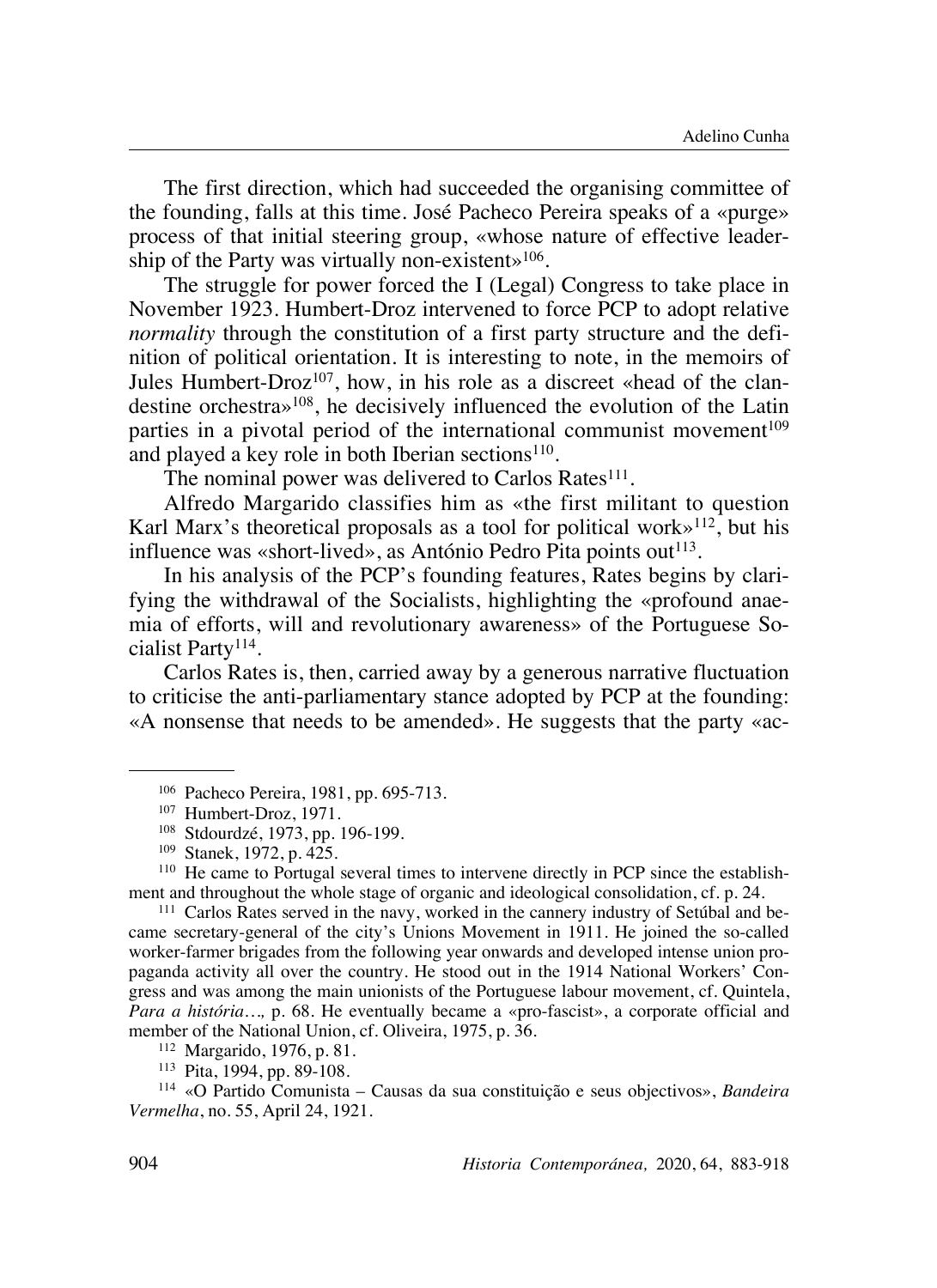cepts the parliamentary struggle» so as not to become another of the «fake fires that left no trace of their passage», and also because it is «in Parliament [that] there is opposition and it is this that should be established and developed».

He then reminds that the maximalists had emerged to «propagandise the Bolshevism of the popular masses» and thus became «modestly» a «sheer grouping of hardworking militants». PCP represented a new stage through its main objective: «To adapt the nation to the new regime of proletarian institutions, successor to the rotten and weakened bourgeois system» $115$ .

Manuel Ribeiro showed the same rhetorical flexibility by placing PCP between the union movement and the exercise of executive power: «The Portuguese Communist Party is either parliamentary or ceases to be a party», seeking to explain that, by nature, «it should act with some elasticity, outside the rigid dogmatism of theories and schools». After stating that «we do not want to cooperate, we want to sweep», he asserts that «if the communist Parties aim at the conquest of power by the working class, and if the parliament is the main headquarter of power and a vulnerable point of bourgeois governments [...] it is only logical that the communists should go struggle in the parliament».

Rates also questions the power of union organisations to bring about radical political and social change, even if he does that in ambiguous ways. First, he assumes the «deficiency of the union organisation» and its «limited sphere of action», but warns that «he would have preferred to extend the action and directive of the union organisation».

Manuel Ribeiro is clearer, treating the *Confederação Geral do Trabalho* (CGT) as a «neutral and colourless body of professionals and workers, with no political creed that does not allow it to have its status or any other program than the abolition of wages and emancipation from employers»<sup>116</sup>.

The following years were very heavy. «No communist work was carried out during the whole period until 1927», João G.P. Quintela claims, clarifying: «Rates is an appointed leader, not a regularly elected leader;

<sup>115</sup> «O Partido Comunista Português ou é parlamentar ou deixa de ser um partido», *Bandeira Vermelha*, no. 59, May 22, 1921.

<sup>116</sup> «O Partido Comunista Português ou é parlamentar ou deixa de ser um partido», *Bandeira Vermelha*, no. 59, May 22, 1921.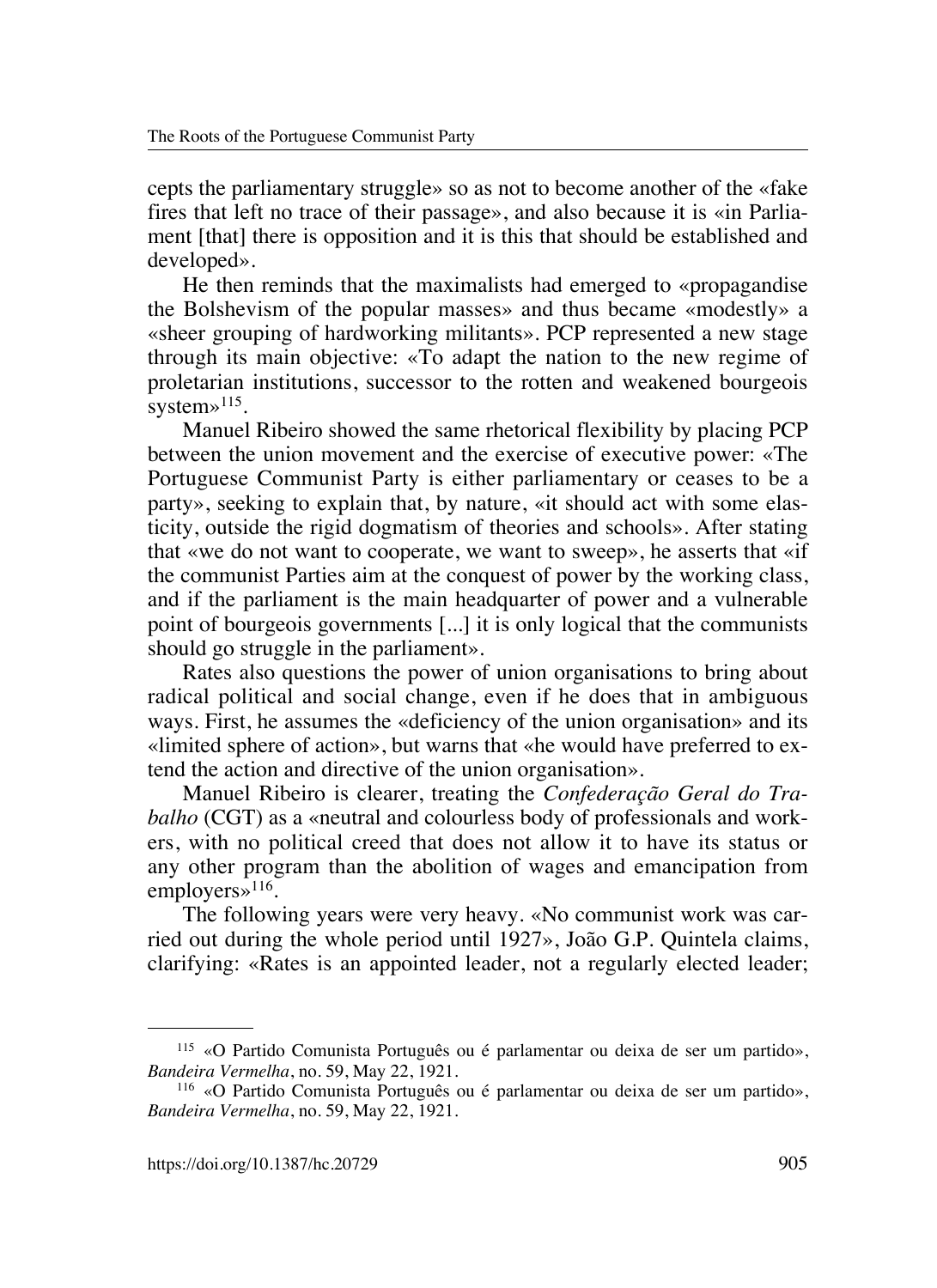the party, either does nothing or is lagging behind the bourgeoisie $\mathcal{L}^{117}$ . José Pacheco Pereira accuses him of having thought of himself as «the Portuguese Lenin»<sup>118</sup>.

This heaviness left a heavy legacy: «Our Party is still weak. Weak in numbers and weak in ideology»119.

#### IX. **The ups and downs of** *O Comunista*

*Bandeira Vermelha* published its last issue in June 1921 and, in October, *O Comunista* began its first period of existence as the PCP's official press body. The first issue begins by assuming that the founding of PCP results from the will of «a dozen revolutionaries and union activists» and clarifies that «it is far from being a dissidence in the former militants of the proletariat»120.

Communists fully assume the need for the proletariat to be organised through a new party structure of a revolutionary nature, bearing in mind the very limitations of the union movement, but they make little progress with regard to the *Bandeira Vermelha'*s rhetoric: «PCP seems to have inherited both the contacts and the implementation of the former Maximalist Federation as its ideological ambiguities», João GP Quintela claims<sup>121</sup>.

The growth of PCP would have to be done at the expense of the union movement, and criticism of its leaders emerges in the pages of *O Comunista*: «The facts force us to acknowledge its revolutionary incapability; it is its lack of idealism. And without idealism, there is no faith, there is no enthusiasm, there is no revolution $\frac{122}{12}$ .

In order to have a revolution, it was necessary to have PCP.

Furthermore, unionism was exhausted: «It was great hope in the soul», but the time had come for communists to carry these flags in their hands. Since «the revolutionary insufficiency of union action [was demonstrated], it is necessary to resort to political action, to party action».

<sup>117</sup> Quintela, 1976, p. 57.

<sup>118</sup> Pacheco Pereira, 1999*,* p. 63.

<sup>119</sup> «O Partido Comunista perante as eleições – Resolução do Secretariado Político», *Avante!*, no. 6, series I, July 8, 1931.

<sup>120</sup> «Novos Horizontes», *O Comunista*, no. 1, October 16, 1921.

<sup>121</sup> Quintela, 1976, p. 42.

<sup>122</sup> «Novos Horizontes», *O Comunista*, no. 1, October, 1921.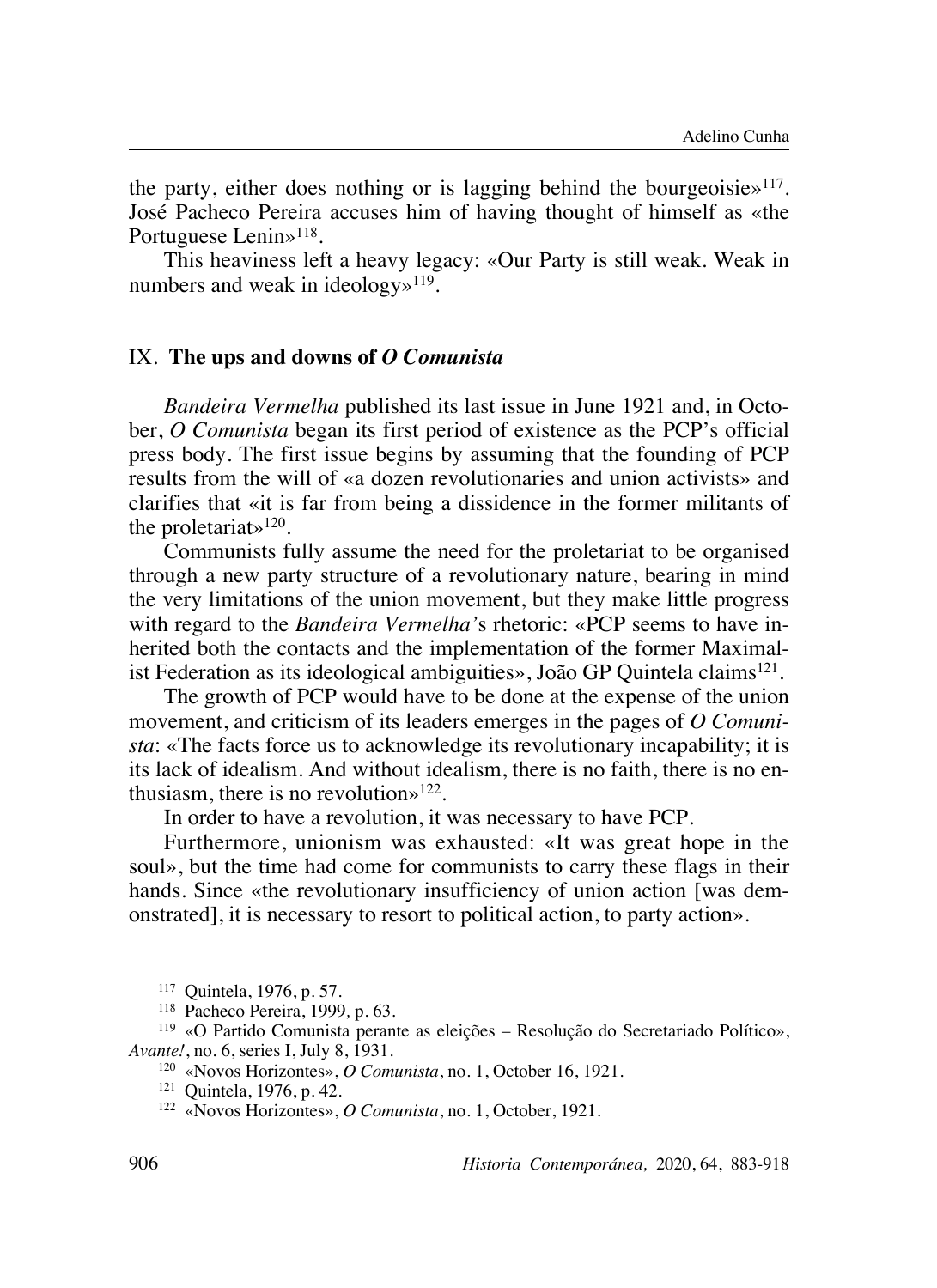The idea of the unification of workers on a single revolutionary front meant now to settle the unions in «purely economic» struggles for PCP to take the lead in the political struggle<sup>123</sup>, and PCP would begin to promise the social revolution for «when the time came for the proletariat to act and impose its will»124.

Compared with the contents of *Bandeira Vermelha*, the communist official press body increases the pressure on unions and strongly attacks their leaders. Otherwise, there are not many rhetorical novelties brought by *O Comunista*. Perhaps the confession of ignorance: «The great social event that took place four years ago in Russia and which has had repercussions in the whole world is still not well understood today by those who are linked to the revolutionary movement»<sup>125</sup>.

The announced self-suspension of the newspaper was declared in November 1921 as a «standstill», having returned in May 1923 and extending its existence until 1926. The new series assumes the need for PCP to train its militants in the spirit of Marxism and clarifies the disagreements with the anarchists. It tries, thus, to define «the role, the place, the conceptions of the party», João Q.P. Quintela summarises, also emphasising the continuity of the effort of demarcation between the Marxist ideas and anarchism<sup>126</sup>.

The II (Legal) Congress, which took place in May 1926, anticipates the disappearance of PCP into illegality.

It is a phase already marked by a mutation of the original matrix, in the sense that there is some *generational exhaustion* that translates into political practices that are closer to a party and less to the traditional propaganda movements.

It will be necessary to wait for Bento Gonçalves to come to power (in 1928) so that it becomes possible to identify marks of Bolshevisation: «He was the great worker of the Leninist transformation of PCP, that is, of the break with the anarchist-unionist hegemony at the 1929 Conference», António Pedro Pita maintains.

It was necessary to «wake up» PCP. Bento Gonçalves himself would state that this initial phase of the introduction of Marxism was dominated by «theoretical ignorance»<sup>127</sup>.

<sup>123</sup> «A CGT não é política», *O Comunista*, no. 1, October 16, 1921.

<sup>124</sup> «O momento», *O Comunista*, no. 2, October 23, 1921.

<sup>125</sup> «A filosofia da revolução russa», *O Comunista*, no. 4, November 6, 1921.

<sup>126</sup> Quintela, 1976, p. 58.

<sup>127</sup> Gonçalves, 2000, p.83.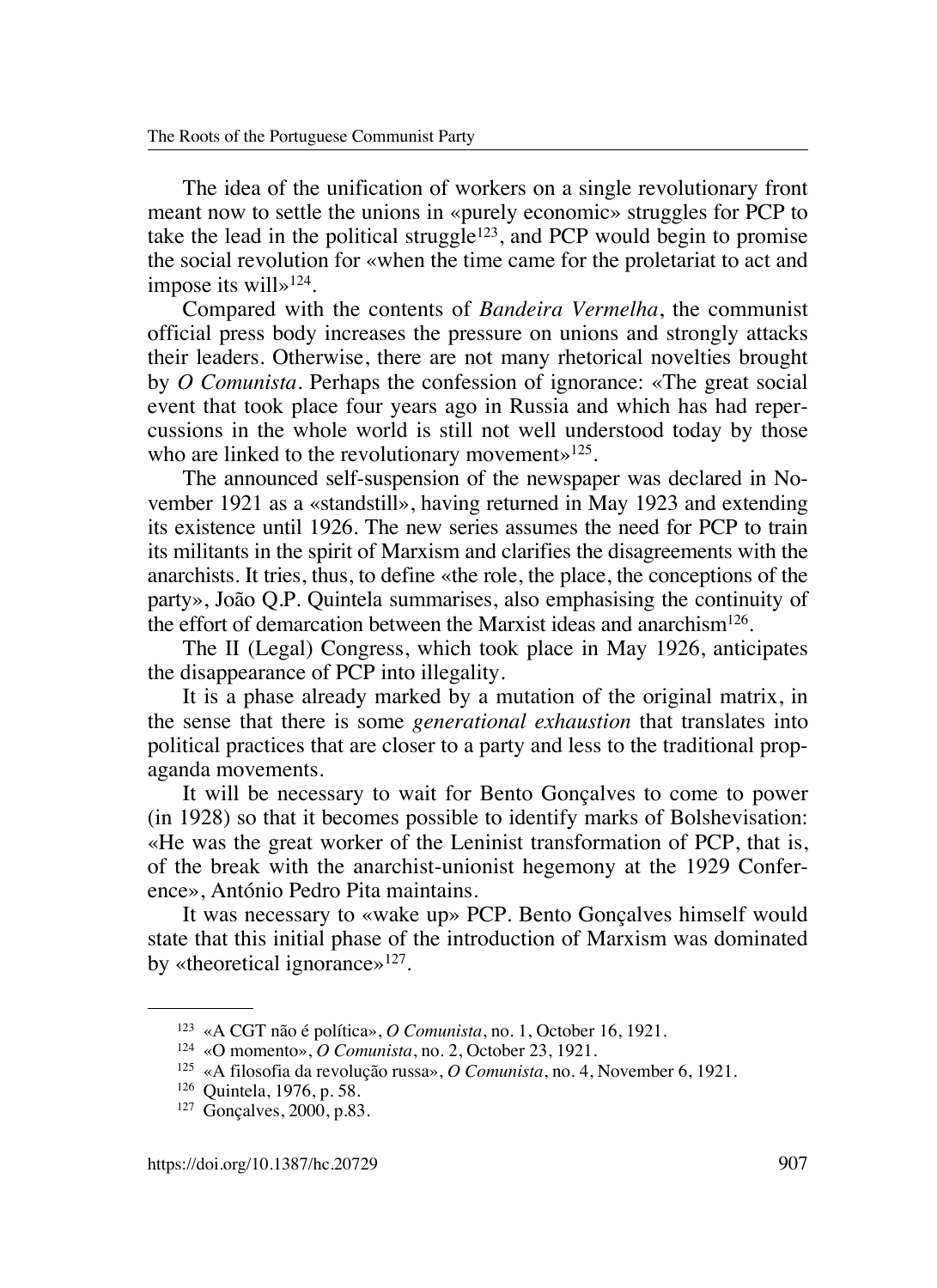His work on the communists' ideological training<sup>128</sup> was based on the certainty that «until then Marxism was, to a great extent, a neglected doctrine». It was important to fight the «anarchist ideology» and to gain space in the unions' reorganisation: «We are now taken seriously». The understanding of the Marxist ideology took place in practically unexplored territory and Bento Gonçalves materialised the desired unions' reorganisation to overcome what he classified as «anarchist-unionist provincialism»129.

At the time of the VII Congress of the Communist International, Bento Gonçalves claims over 400 members spread throughout the most important urban centres, increased influence in companies and in the rural, intellectual and student sectors, and the assurance of an illegal press that allowed regular contact with the masses.

PCP seemed to have become the «Portuguese main force».

João Arsénio Nunes states without hesitation that «the 1929 reorganisation holds a key place in the history of PCP»130.

#### X. **The times and the meanings of Bolshevisation**

It is not easy to identify with the necessary rigour the moments that define PCP's Bolshevisation. João Q.P. Quintela cites the theorisation developed within the scope of the 1923 congress as the beginning of a process that extends to 1925, José Pacheco Pereira indicates the start in that year and its conclusion in 1926, whereas João Madeira positions the process after the 1940-41 reorganisation.

João G.P. Quintela suggests a flexible milestone that can be located between the beginning of the publications of the newspaper *O Comunista* in May 1923 and the I congress in November of that year, that is, a dynamic resulting from the presentation, discussion and approval of the theses.

On the one hand, this suggestion is due to the fact that they exposed «the essence of the thinking and concerns of their authors»; on the other hand, because they have contributed to «training the militants in the spirit of Marxism and of the International, clearly demarcating anarchist posi-

<sup>128</sup> João Brito Freire classifies Bento Gonçalves as «the main mentor of the party's «Bolshevisation» in an article entitled with assertiveness, cf. Freire, 1985, pp. 14-21.

<sup>129</sup> Gonçalves, 1976, pp. 119-157.

<sup>130</sup> Arsénio Nunes, 1981, pp. 715-731.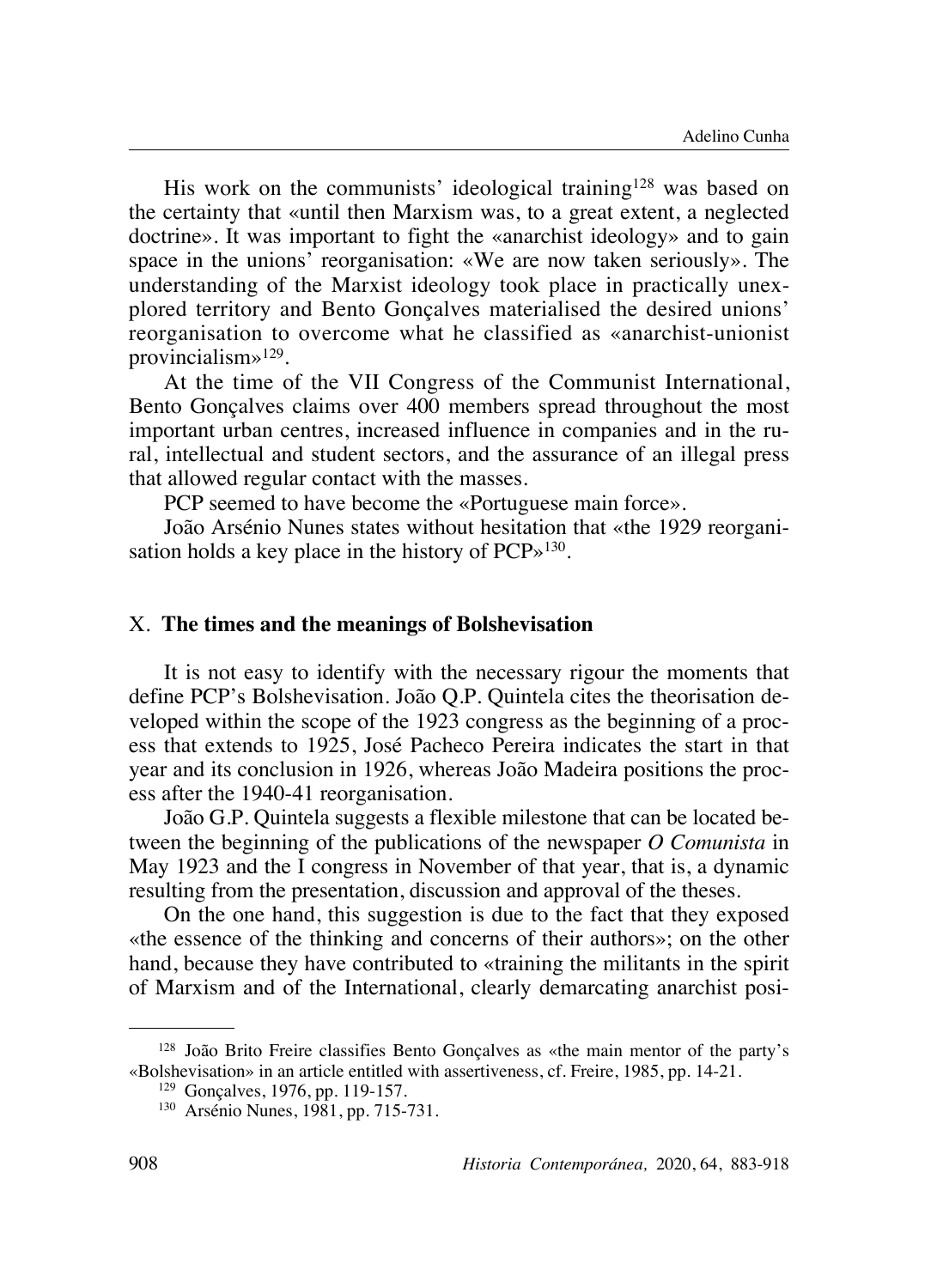tions, guiding the action of the red-unionists, facing the possibility of an Iberian revolution, putting the problems (especially those of the alliances policy) of the revolution in Portugal, in short, clearly defining the party's role, place, ideas»131.

The author further ensures that, at this point, «PCP begins very clearly its Bolshevisation», insofar as, after the congress, it began to develop «an intense political activity». He sustains his interpretation in the creation of the group of the Supporters of the Red Union International in July 1923, the coordination of the establishment of union-revolutionary nuclei in unions and, in 1925, by the decision of the Communist International, the creation of the factory cells $132$ .

After emphasising all this «overflowing activity» on the part of PCP, João Q.P. Quintela acknowledges the «obvious ambiguities of the party's line» and cites the contemporary verdict of the Communist International's delegate to PCP: « PCP needs to complete its Bolshevisation and conquer the masses [...] It is necessary that the workers and the farmers see *in practice* that PCP is the *only defender* of their interests»133.

In the conclusions of his study, José Pacheco Pereira admits an attempt of «accelerated Bolshevisation» that was «being made» and which was interrupted in 1926: «The military coup and pressure would make the «Bolshevisation» process definitive». He describes this process as «an ideological and political mutation» that foreshadows the new type of militant of the 1930s: still a radical, as was Communist Youth, but willing to replace the debate with discipline and to accept political shifts more easily».

Confronted with Carlos Rates' attempt to transform PCP into an organisation positioned between the union movement and the exercise of executive power, José Pacheco Pereira later asserts that «there is nothing Leninist about these propositions», justifying that this allows understanding «the difficulties of PCP's «Bolshevisation» felt by the first delegates of the Communist International who came to Portugal seeking to shape the «Portuguese section» of the Communist International between 1921 and 1926». The author even labels the PCP leaders of this period as «very bizarre communists»134.

<sup>131</sup> Quintela, 1976, pp. 62-67.

<sup>&</sup>lt;sup>132</sup> Pacheco Pereira writes that «until the beginning of the 1930s, the prevailing organisational form was at the local, neighbourhood or street level».

<sup>133</sup> H. Dupuy, delegate of the Communist International to PCP.

<sup>134</sup> Pacheco Pereira, 1999*,* p. 64.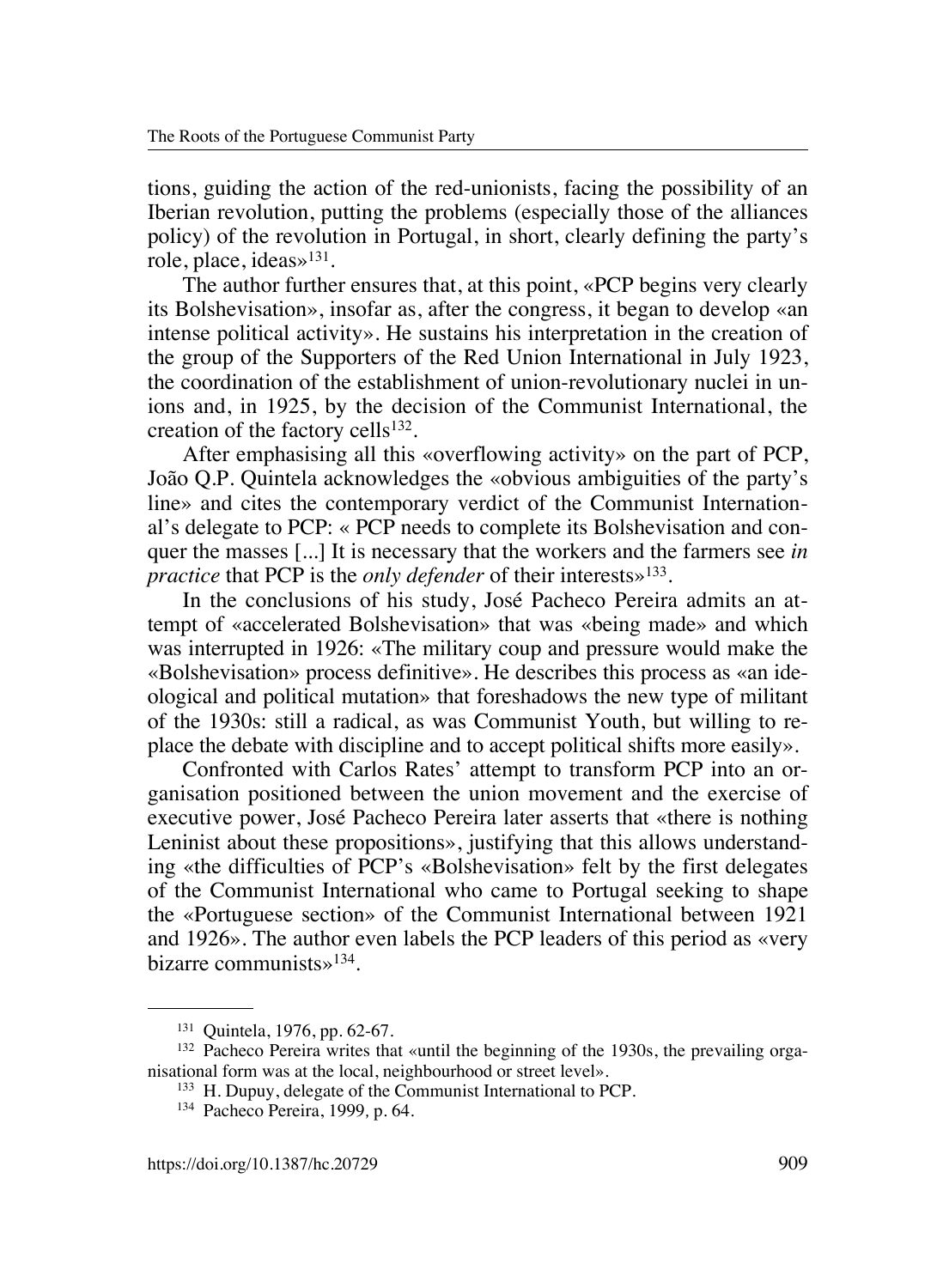José Pacheco Pereira acknowledges the relevance of the 1940-41 reorganisation in the dynamics of Bolshevisation, justifying that, from that time onwards, the militants began to assimilate the « spirit of the party» and to put PCP «above values of fidelity to the whole of the workers' movement that the militants of the 1920s feared disrespect». He even speaks of the consecration of the «perfect Stalinist»<sup>135</sup>.

Considering that José Pacheco Pereira refers to an «ideological mutation» and João G.P. Quintela to a «political will»<sup>136</sup>, the effort of Bolshevisation that both authors identify has corresponded more to a process of theorisation and less to the implementation of the guidelines *in practice*, as proposed by the aforementioned delegate of the Communist International. In turn, João Arsénio Nunes highlights the reorganisation of Bento Gonçalves as «the acquisition of an elaborate and homogeneous political awareness —Marxism-Leninism— for the Communist Party»137.

In fact, José Pacheco Pereira had already anticipated that «from 1923 onwards» PCP had no basis to be «composed by "notable members"»138, thus contributing to the picture put forward by Bento Gonçalves in 1929: «The Communist Party does not evidence minimum activity and does not have the slightest influence»<sup>139</sup>.

It was, first and foremost, «a party fundamentally focused on upheaval», João Arsénio Nunes adds, anticipating that, from 1933 onwards, there is a strict implementation of Leninist concepts, «not only in terms of a more realistic definition of the strategic objectives», but also in the organisation: «In addition to defining a strategy for the implementation of the party organisation, the possible structures of the mass direction in the united front work (factory, farms and poor farmers' committees) are also pointed out, as well as those of the connection with the political struggle (anti-fascist struggle committees) $\frac{140}{140}$ .

João Madeira clearly states that the Bolshevisation process «meant overcoming the sectarian lime, implementing a set of conspiratorial and defensive measures against personal surveillance and repression, improving the proletarian composition of party officials, raising the political

<sup>135</sup> Pacheco Pereira, 1981, pp. 695-713.

<sup>136</sup> Quintela, 1976, p. 74.

<sup>137</sup> Arsénio Nunes, 1981, pp. 715-731.

<sup>138</sup> Pacheco Pereira, 1981, pp. 695-713.

<sup>139</sup> Gonçalves, 1976, p. 9.

<sup>140</sup> Arsénio Nunes, 1981, pp. 715-731.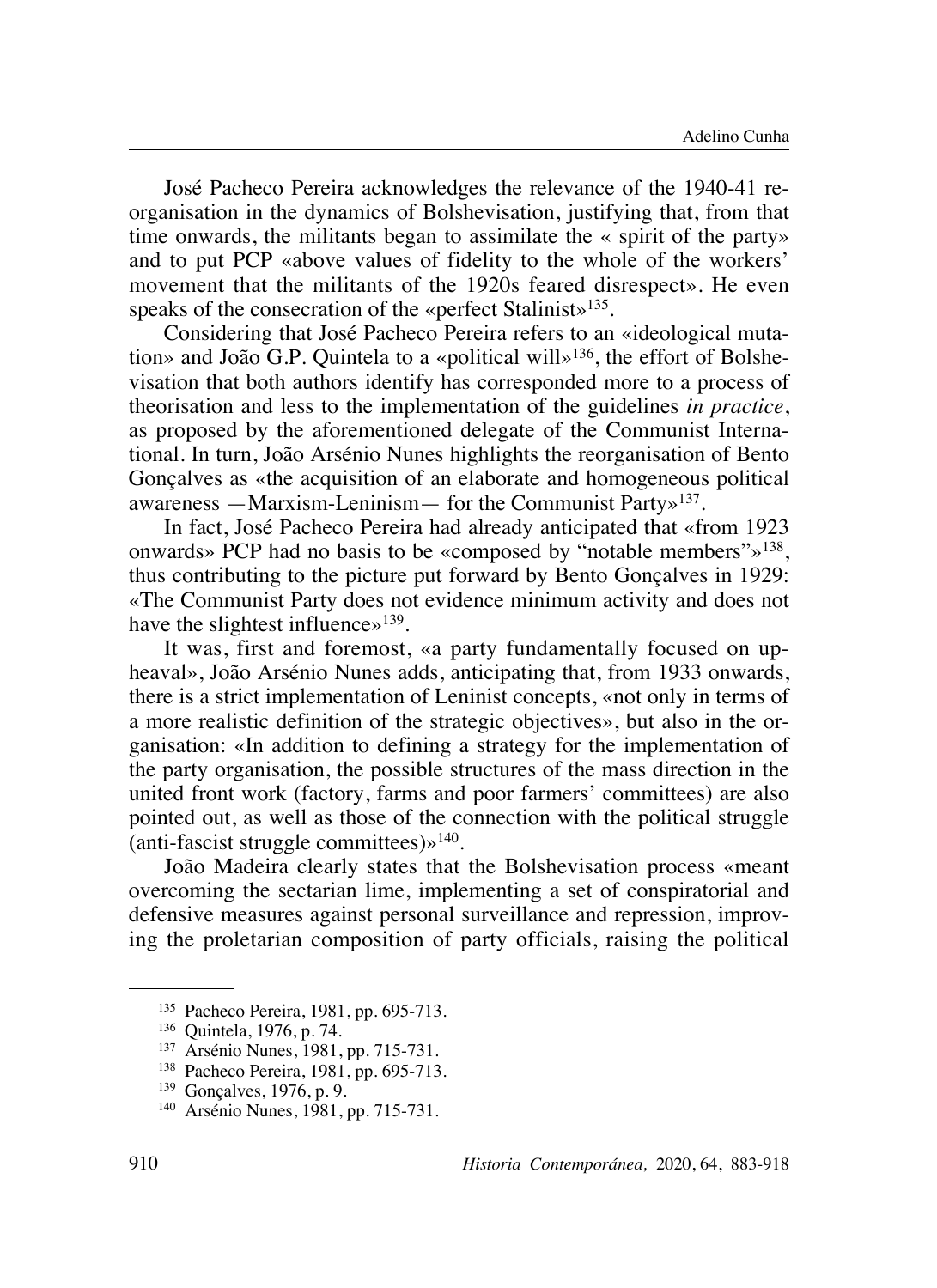level of the basis, developing a program of publications and of officials' training, strengthening individual discipline and accountability»141.

The author presents, as a chronological span, precisely the 1940-41 reorganisation that «led to the building of a new party». More than a diagnosis of the state of the PCP's organisation, it is «a repository of measures to implement the guidelines of the VII Congress of the Communist International».

The beginning will, therefore, correspond to a period of leadership of Júlio Fogaça142, which ended with Álvaro Cunhal: «He truly reignites the PCP's Bolshevisation, an extended process but which was sufficiently coherent and rigorous, operated at will».

Bolshevisation thus corresponds to the adoption of the «teachings of organic functioning» of the Communist International adapted to national reality, in particular regarding «vital underground logistic elements» and «conspiracy procedures» imposed on professional revolutionaries. This was a reality designed by Bento Gonçalves during his leadership and which had the pivotal support of a new official press body.

### XI. **The role of** *Avante!* **in PCP's Bolshevisation**

Bento Gonçalves had inherited in 1928 a party which was reduced to «30 Communists»143. This leads António Pedro Pita to stress that «between 1928 and 1930, Portuguese communism disconnects from the previous dilution and singles out as a current of opinion and as a political apparatus: it strengthens union influence, increases the number of its members [...], starts the monthly publication of *Avante!* (1931), broadens its influence in the student and intellectual world»144.

PCP began the publication of *Avante!* in February 1931, which was presented as the central body of the Communist Party, and the Communist Party as the Portuguese section of the Communist International.

<sup>141</sup> Madeira, 2004, pp. 507-32.

<sup>142</sup> Júlio Fogaça had returned from Tarrafal specifically instructed by Bento Gonçalves to implement a process of deep reorganisation of PCP.

<sup>143</sup> Gonçalves, 1976, pp. 119-157.

<sup>&</sup>lt;sup>144</sup> The I Series corresponds to the six issues published between February 15 and July 8, 1931, plus no. 7 of January 1932 and no.9 of January 1933. The II Series began in June 1934, but only the June, October and November issues were published. Only from January 1935 onwards, *Avante!* began to be published on a regular basis.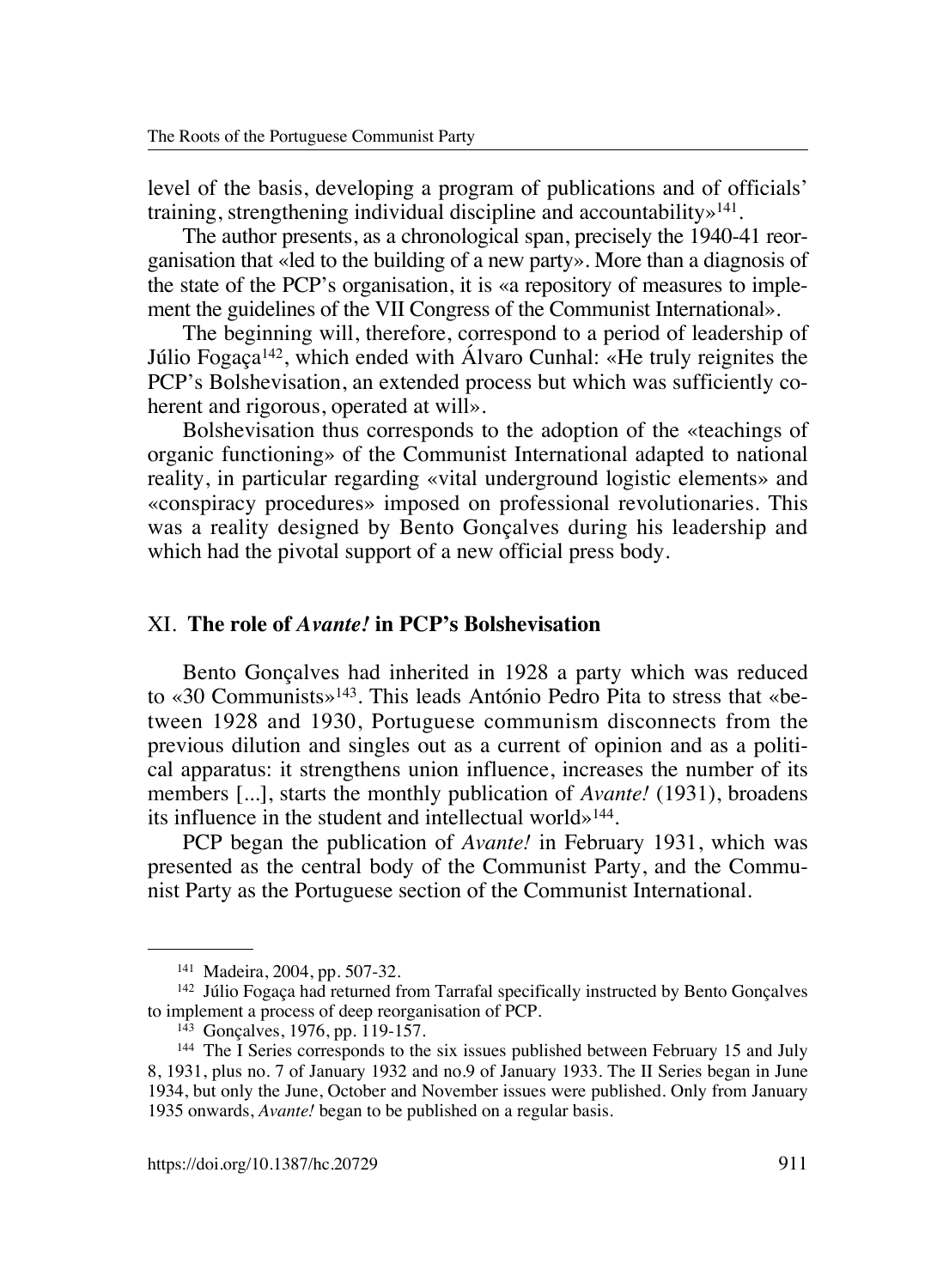It is the beginning of the path towards recovery after a long period of darkness. By the beginning of the decade, «the Communist Party was virtually non-existent $\frac{145}{145}$ .

*Avante!* emerges already in the shadow of clandestineness and still in the inflamed line of *Bandeira Vermelha* and *O Comunista*: «PCP, from this moment on, raises its revolutionary flag, to the rebellion cry of the enslaved masses»146.

It is still a revolution without date: «We can no longer continue in the attitude of expectation». It is also a repeat of the attack on anarchist-unionism, but showing increasing signs of change in terms of the approach.

Anarchism begins by being classified as a «theory utterly incapable»147 of leading to victory and an «inconsistent and shapeless ideology»148, to later evolve within the interpretive framework of a «Bolshevik analysis». In a first moment, the call for mobilisation for «immediate and decisive struggle» remains trapped in the rhetoric of the «most urgent material needs of the proletariat», but there is an evolution in the mental framework: «The proletariat and the farmers of the country must prepare for the establishment of the democratic dictatorship of the exploited workers and the rural masses»149.

There is already a discourse about class struggle, mobilisation of the masses, contradictions of capitalism and the need to discuss tactical issues. There is, above all, a discourse about the internal organisation itself, with the aim of conquering new militants to consolidate the influence among the masses: «It is in this sense that the entire Communist Party must be mobilised, from its leadership central bodies to the further located cells of the periphery»150.

The theorisation effort is also expressed in the condemnation of the street actions carried out by the upheaval brigades, now considered as a «terrorist deviation». The effort to separate «Bolshevism from terrorism» already allows to cite the concrete example of Lenin's role in the Russian revolution and thus condemn isolated actions: «It is, as Lenin asserted,

<sup>145</sup> «A resposta do Partido Comunista Português», *Avante!*, no. 9, series I, January 1933.

<sup>146</sup> «Ao proletariado de Portugal», *Avante!*, no. 1, series I, February 15, 1931.

<sup>147</sup> «O próximo 1.º de Maio», *Avante!*, no. 3, series I, April 16, 1931.

<sup>148</sup> «Trabalhadores!», *Avante!*, no. 4, series I, May 1, 1931.

<sup>149</sup> «Situação e tarefas do nosso Partido», *Avante!*, no. 2, series I, March 1, 1931.

<sup>150</sup> «Situação e tarefas do nosso Partido», *Avante!*, no. 2, series I, March 1, 1931.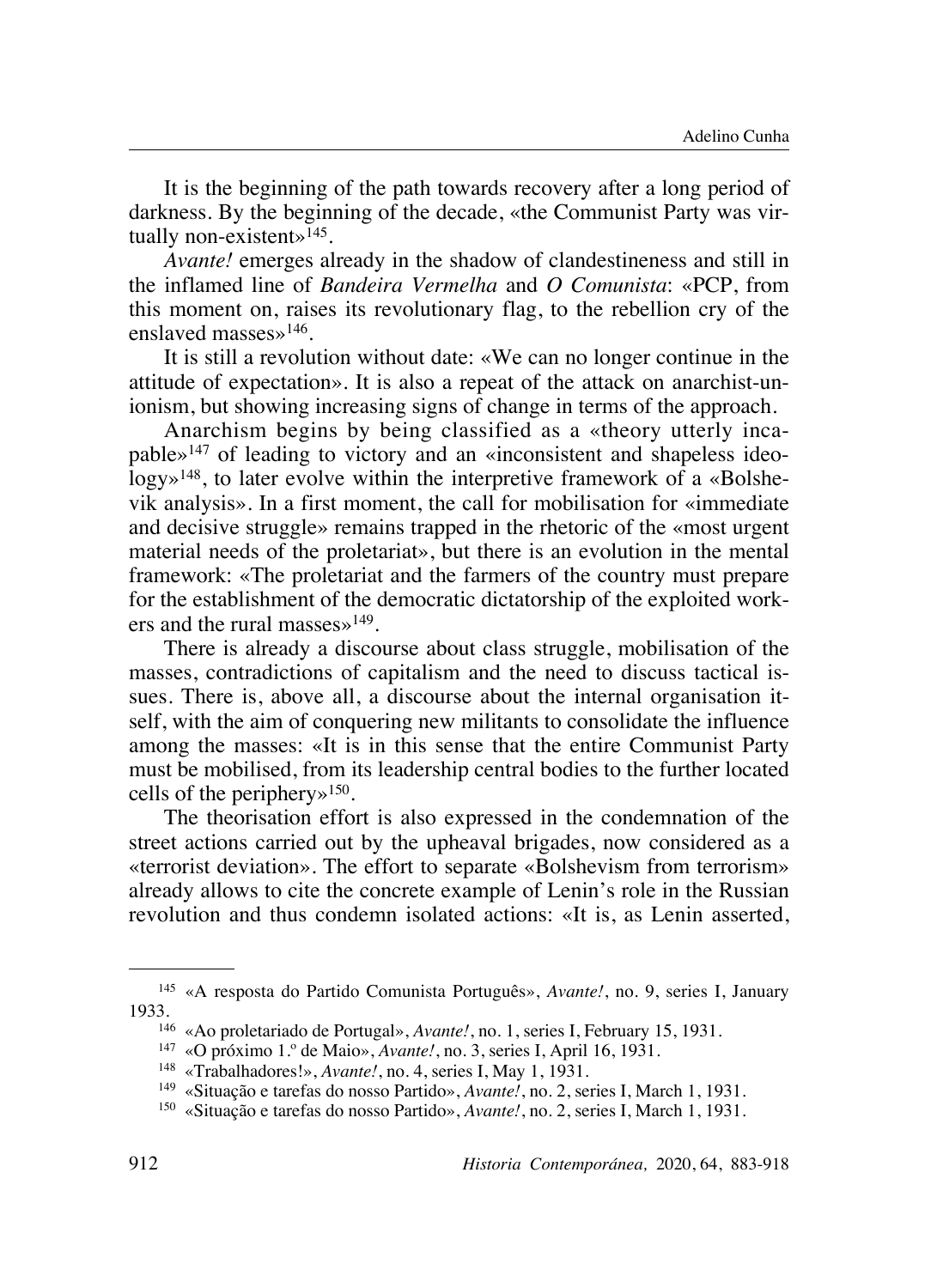lack of confidence in the insurrection [...] Bolshevism, on the contrary, is class action against class»151.

It is a still timid effort because PCP was repositioning itself with the Bolshevisation process which was clearly ongoing: «Let us, hence, leave literature to the care of anarchists and anarchist-unionists and others. For us, a rude language shall be adopted, of true proletarians, as long as it is expressive and sincerely revolutionary<sup>152</sup>.

The class struggle leads *Avante!* to also charge on the bourgeoisie: «The little coup d'État has been the ultimate concern, the exclusive delight of the mentors of the petty bourgeoisie». It is the revolution that «frightens them» $153$ .

Communists are now steered by a clear objective: «The Communist Party has much more to do than to attract the mass to the true revolutionary path; it is also its duty to enlighten and to lead it. It is its purpose»154.

The signs of Bolshevisation emerge early on the pages of *Avante!* through the first calls for workers to immediately create Factory and Workshop Councils, for farmers to also form their Farmers' Councils and for militaries to organise themselves on Soldiers' and Sailors' Councils155.

It is the assumption of the «abandonment of the old methods of revolutionary labour<sup> $>156$ </sup>.

The signs are real and reflect an organisational effort when, for example, the tasks for the cells in factories, considered the «true levers of upheaval», are defined. In the meantime, parallel structures had been created which operated on the peripheries of political activity, such as *Federação das Juventudes Comunistas Portuguesas* (Federation of Portuguese Communist Youth) and *Socorro Vermelho Internacional* (International Red Assistance), and control over several unions is already demanded. João Arsénio Nunes adds that «the creation of *Comité de Defesa Sindical* (Union Defence Committee) and, shortly after, Comissão Inter-Sindical (In-

<sup>151</sup> «Bolchevismo e terrorismo», *Avante!*, no .6, series I, July 8, 1931.

<sup>152</sup> «Situação e tarefas do nosso Partido», *Avante!*, no. 2, series I, March 1, 1931.

<sup>153</sup> «A resposta do Partido Comunista Português», *Avante!*, no. 9, series I, January 8, 1933.

<sup>154</sup> «O nosso dia, o nosso dever», *Avante!*, no. 4, series I, May 1, 1931.

<sup>155</sup> «Ao proletariado de Portugal», *Avante!*, no. 1, series I, February 15, 1931.

<sup>156</sup> «Situação e tarefas do nosso Partido», *Avante!*, no. 2, series I, March 1, 1931.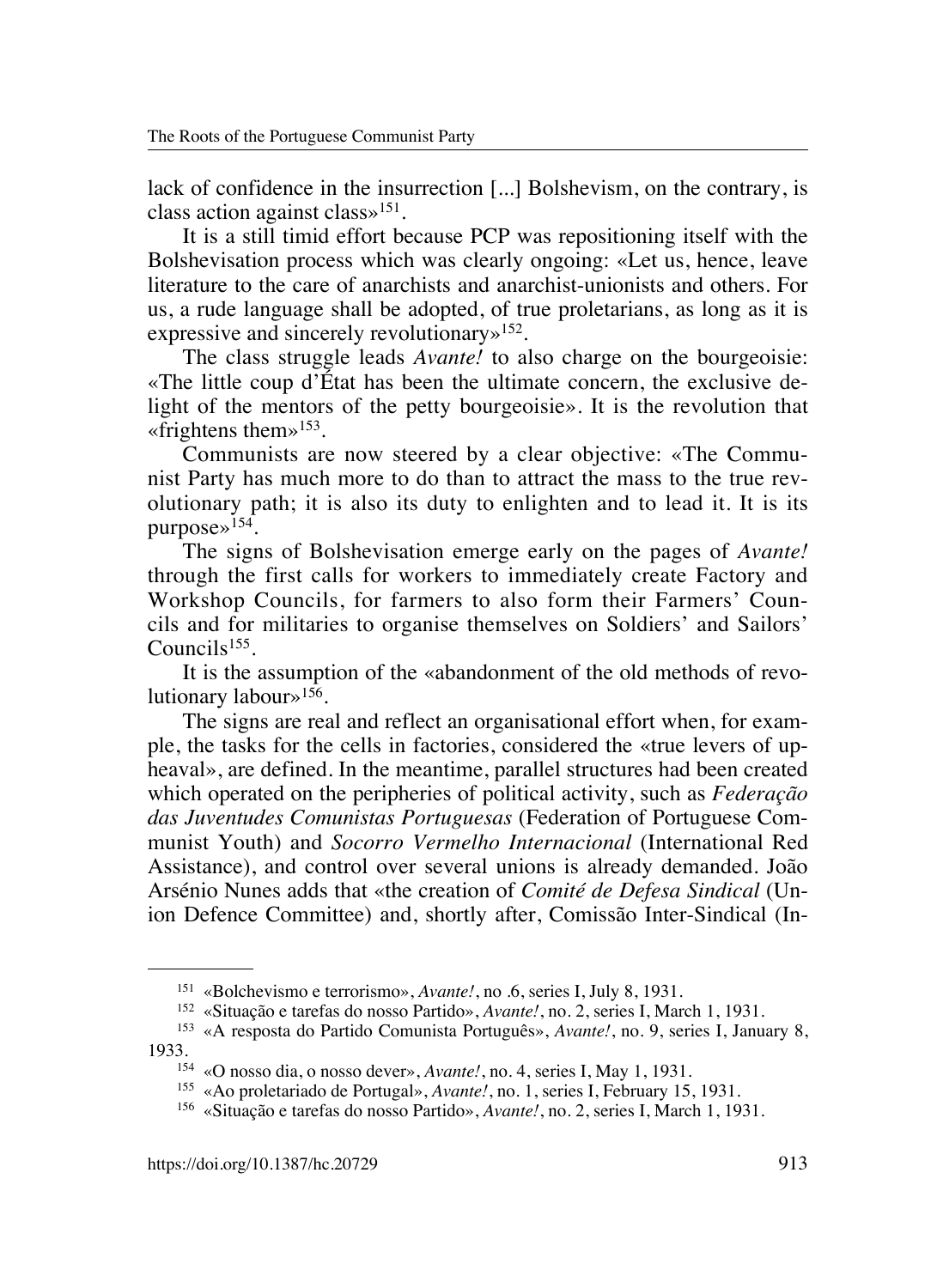ter-Union Committee), which in practice was already a union centre alternative to the anarchist-unionist CGT»157.

The coordination of the upheaval work included the creation of *leaflets* focused on the local fronts of struggle: «The underground central body acts as a coordinator and of a material and ideological basis to assist the cells in the production of their leaflets according to the Party's general  $lines^{158}$ 

Set aside all the rhetorical surplus, there is a maturation of ideas, clearer from January 1933 onwards: «The analytical and programmatic innovations [...] are profound», João Arsénio Nunes writes, adding that the «intensification» of the «deepening and dissemination effort», resulting from Bento Gonçalves' return to freedom at that time, corresponds to a «very rigorous understanding of Leninist concepts»159.

The Bolshevisation effort is now very clear in the surveillance processes over the detained militants.

PCP begins to «ascertain, from each imprisoned comrade, how far they have brought the revelations to the police, either in their own volition or under the greatest oppression, ill-treatment and agonising beatings», announcing, at the same time, that «all these whistleblowing behaviours» will be «punished» for being «a betrayal of the revolutionary proletariat and its class party – the Communist Party $\frac{160}{160}$ .

The procedures take shelter on the «Leninist conscience», in search of «the most perfect revolutionary correctness» and the first extreme Bolshevik measures are justified, such as the Secretariat proclaiming «open the broadest criticism and self-criticism in the totality of its officials» and the announcement of the establishment of officials' control committees  $161$ .

This dynamic inherent to the leadership of Bento Gonçalves will suffer a severe setback with his arrest in 1935162.

It is not a *return to darkness*, but the Bolshevisation process will suffer a significant slowdown, whose dynamics exceed the chronological frame justified for this article.

<sup>157</sup> Arsénio Nunes, 1996, pp. 22-33.

<sup>158</sup> «Situação e tarefas do nosso Partido», *Avante!*, no. 2, series I, March 1, 1931.

<sup>159</sup> Arsénio Nunes, 1981, pp. 715-731.

<sup>160</sup> «Comissão Central de Organização do P.C.P.», *Avante!*, no. 9, series I, January 1933.

<sup>161</sup> «Resolução do Secretariado», *Avante!*, no. 1, series II, June 1934.

<sup>162</sup> Bento Gonçalves had been deported in 1930 and returned to the interior in 1933.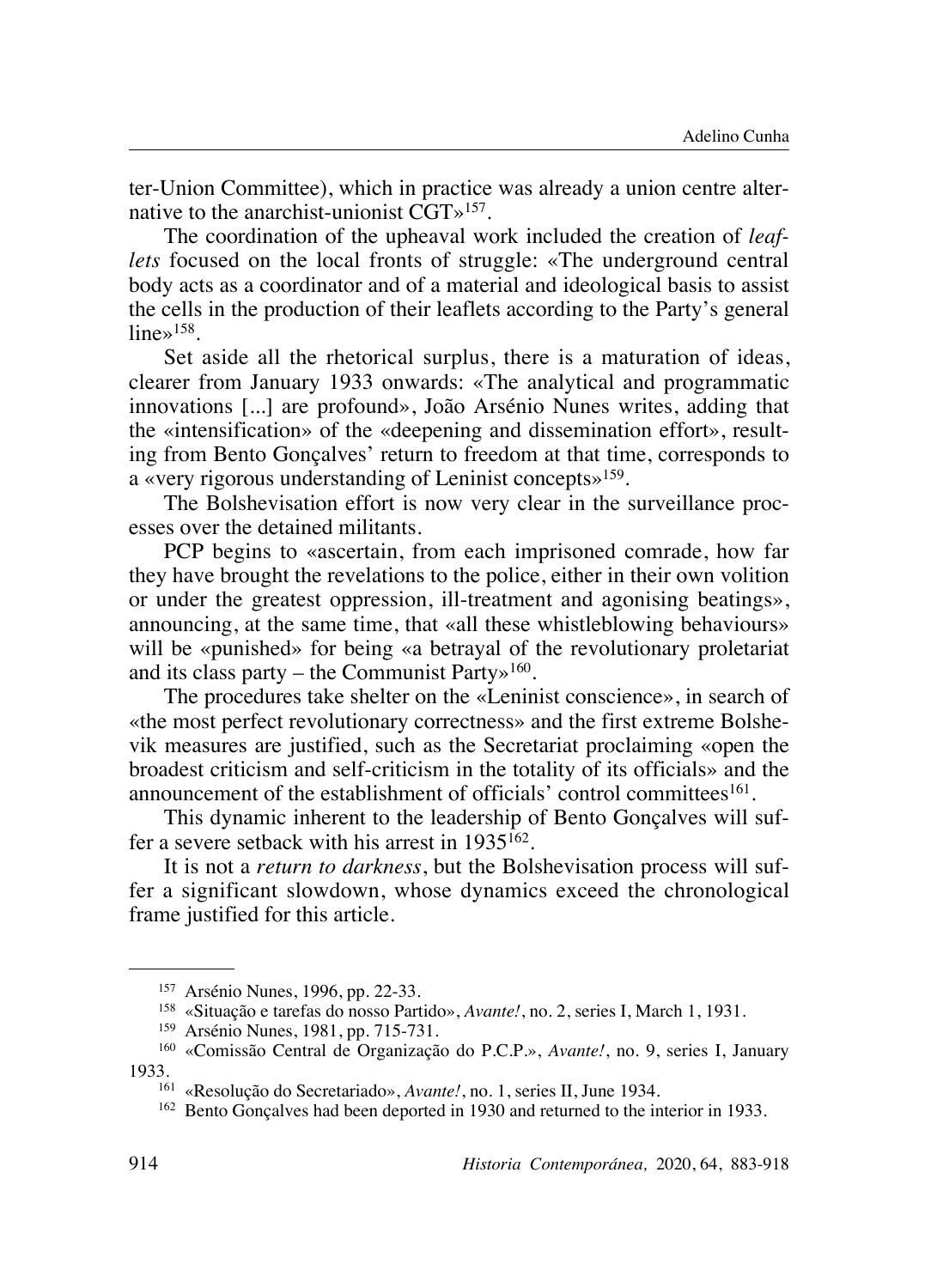## **Conclusions**

**1.** The entry of Marxist ideas in Portugal proved to be a slow and complex process, largely due to the limited knowledge that, for many years, characterised Portuguese intellectuals. The debate was limited in these circles until the news of the success of the Russian revolution motivated a first acceleration, which led to the founding of FMP in 1919;

**2.** Its founders, who originated directly from unionism and anarchism, took advantage of the limitations of the union movement and began to project into public space the new ideas (many of them wrongfully) which had long circulated more or less everywhere in Europe, but with evident theoretical limitations;

**3.** The newspaper *Bandeira Vermelha* became the first great vehicle for the dissemination of the achievements of the Russian revolution and the discursive defence of an identical process in Portugal, but still evidencing the striking lack of knowledge about the fundamental ideas of Marxism which had already occurred among the maximalists;

**4.** The beginning of the publication of *Avante!* is a clear breakthrough in the process of bolshevisation. In the short term, due to the decisive contribution to the maturation of Marxist ideas and the concrete orientations for the party organisation and the work with the labour movement. In the long term, because it was published uninterruptedly during the nearly five decades of struggle as an illegal party, being often the only link between the Party and the underground revolutionaries;

**5.** The consolidation of the Russian revolution led to the need of unifying, in Portugal, the oppositional forces that had hitherto been mixed in the union movement. This need for clarification results in the call for the creation of a political party – the Portuguese Communist Party, two years after the founding of its operational and ideological basis, FMP;

**6.** The authors of reference in the studies of communism in Portugal are not unanimous about the chronological span when the so-called PCP's Bolshevisation took place, that is, its full maturation as a Marxist-Leninist party. The authors who place the beginning of this process still during the I Republic point either to the flow of the 1923 congress or to the reflux of the 1925-26 crisis. The remaining authors opt for the positive dynamics generated either by the 1929 reorganisation implemented by Bento Gonçalves or by the 1940-41 reorganisation initiated by Júlio Fogaça and concluded by Álvaro Cunhal.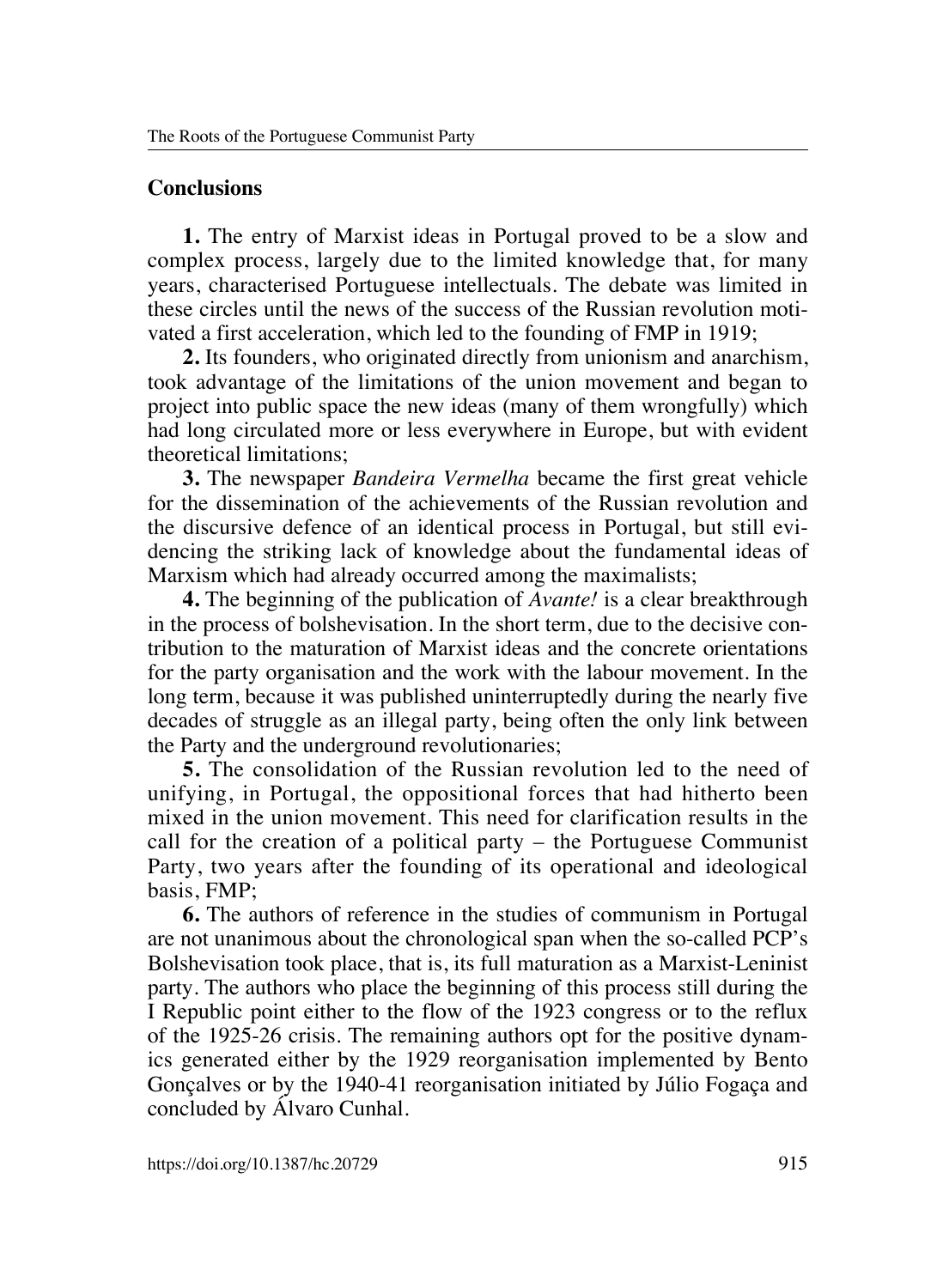### **Bibliography**

- Alba, Victor, *El Partido Comunista en España Ensayo de interpretación histórica*, Editorial Planeta, Barcelona, 1979.
- Andrade, Juan; Hernández Sánchez, Fernando (eds.), «1917 La Revolución rusa cien años después», *Akal*, Madrid, 2017.
- Arsénio Nunes, João, «A formação da estratégia antifascista (1929-1935)», *História*, no. 17, February 1996, pp. 22-33.
- Arsénio Nunes, João, «Sobre alguns aspectos da evolução política do Partido Comunista Português após a reorganização de 1929 (1931-33)», *Análise Social*, vol. XVIII (67-68), 1981, pp. 715-731.
- Bueno, Manuel, Gálvez, Sergio, «Un paso más en el processo de «normalizaciín historiográfica» de la historia del PCE», *Cuadernos de História Contemporânea*, vol. 27, 2005, 317-322.
- Carvalho, Filipe, «Bandeira Vermelha, órgão da Federação Maximalista (1919-21)», *História*, May, 1983, pp. 6-13.
- Castro, Armando, «Primeiros críticos de Marx em Portugal», *Vértice*, vol. XLII, pp. 16-27.
- Cruz Martinez, Rafael, «La organización del PCE (1920-1934)», *Estudios de historia social*, n.º 31, 1984, pp. 223-312.
- Cruz Martinez, Rafael, «Del partido recién llegado al partido de todos. El PCE, 1920-1939»; em BUENO, Manuel, Hinojosa, José, García, Carmen (coords.), *Historia del PCE. I Congreso 1920-1977*, Vol. I, Fundación de Investigaciones Marxistas, 2007, pp. 143-158.
- Cruz, Rafael, *El Partido Comunista de España en la Segunda República*, Alianza Editorial, Madrid, 1987.
- Cunhal, Álvaro, *O Partido com Paredes de Vidro*, 6.ª edição, Edições Avante!, Lisboa, 2002.
- Elorza, Antonio; Bizcarrondo, Marta, *Queridos Camaradas*: *La Internacional Comunista y España, 1919-1939*, Editorial Planeta, Barcelona, 1999.
- Farré, Juan Avilés, *La fe que vino de Rusia*: *la revolución bolchevique y los españoles (1917-1931),* Universidad Nacional de Educación a Distancia, Madrid, 1999.
- Freire, João, «Bento Gonçalves O fundador ideológico do PCP», *História*, May, 1985, pp.14-21.
- Gonçalves, Bento, *Palavras Necessárias A vida proletária em Portugal de 1872 a 1927*, Câmara Municipal de Montalegre, Montalegre, 2000.
- Gonçalves, Bento, *Os Comunistas*, A Opinião, Porto, 1976.
- Gutiérrez-Álvarez, Pepe, Pagès, Pelai (dirs.), *La revolución rusa pasó por aquí*, Laertes, Barcelona, 2017.
- Hermet, Guy, *Los comunistas en España,* Paris, Ruedo Ibérico, 1967.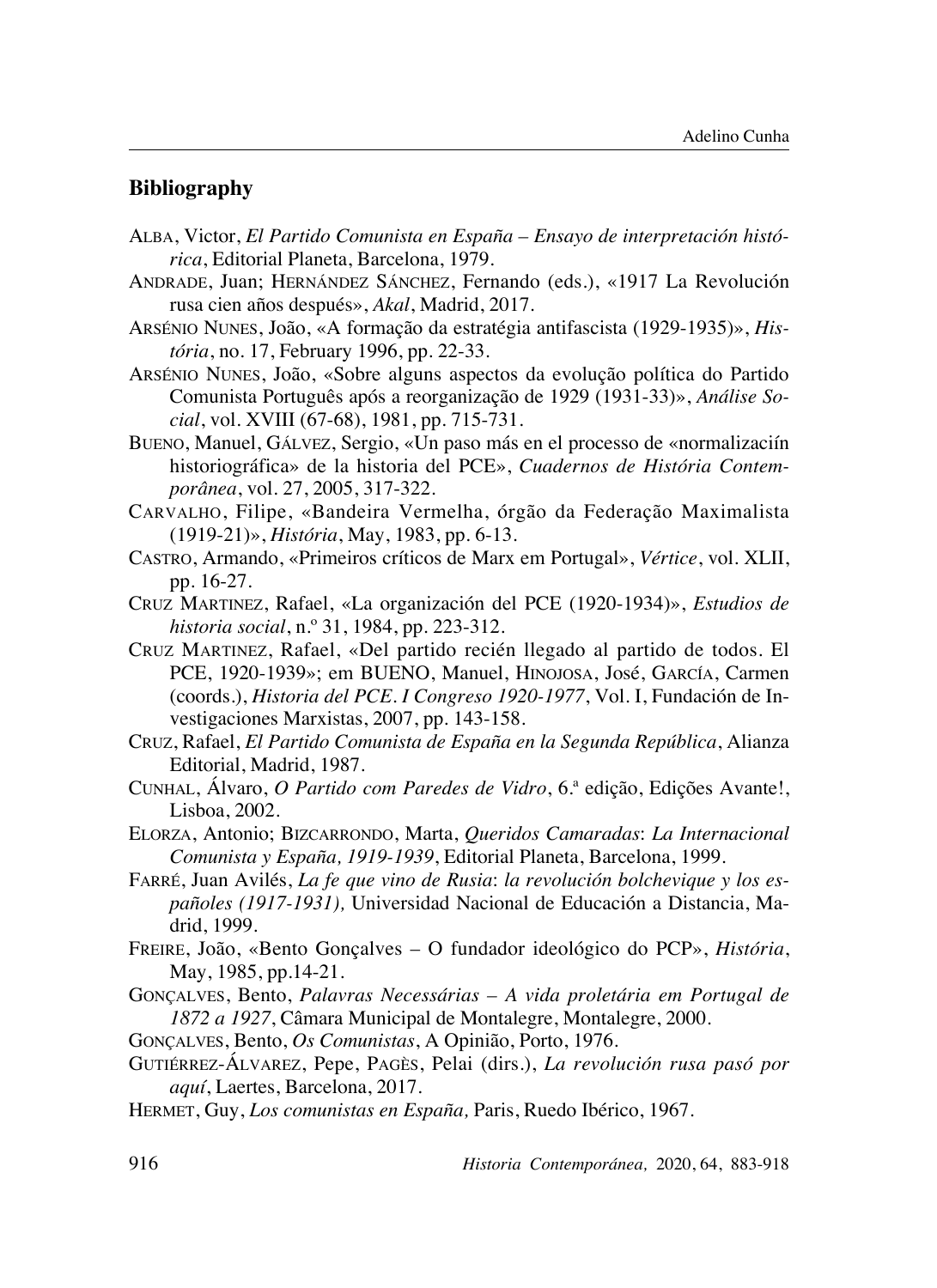- Humbert-Droz, Jules, *De Lénine à Staline. Dix ans au service de l'Internationale communiste, 1921-1931*, Éd. De la Baconnière, Neuchâtel, 1971.
- Madeira, João, «Bolchevização, funcionários clandestinos e identidade no PCP», *Revista da História das Ideias*, vol. 25, 2004, 507-532.
- Madeira, João, *História do PCP*, Tinta da China, Lisboa, 2013.
- Margarido, Alfredo, *A introdução do marxismo em Portugal 1850-1930*, Guimarães Editores, Lisboa, 1976.
- Oliveira, César, *O Primeiro Congresso do Partido Comunista Português*, Seara Nova, Lisboa, 1975.
- PACHECO PEREIRA, José, «Bibliografia sobre o movimento operário português desde a origem até 24 de Abril de 1974», *Análise Social*, vol. XVII (67-68), 1981, pp. 989-1011.
- PACHECO PEREIRA, José, «Contribuição para a história do Partido Comunista Português na I República (1921-26)», *Análise Social*, vol. XVII (67-68), 1981, pp. 695-713.
- Pacheco Pereira, José, *Álvaro Cunhal «Daniel», o jovem revolucionário*, vol. I, Círculo de Leitores, Lisboa, 1999.
- Pacheco Pereira, José, *Questões sobre o movimento operário português e a revolução russa de 1917*, Edição do autor, Porto, 1971.
- Pala, Giaime, «El Partido y la ciudad. Modelos de organización y militância del PSUC clandestino (1963-1975)», *História Contemporânea*, no. 50, 2015, 195-222.
- Pita, António Pedro, «A recepção do marxismo pelos intelectuais portugueses (1930-1941)», *Centro de Estudos Sociais de Coimbra*, no. 12, July 1989, pp.1-29.
- Pita, António Pedro, «O Marxismo na Constituição Ideológica e Política do Partido Comunista Português», *Revista Crítica de Ciências Sociais*, no. 40, October 1994, pp. 89-108.
- Quintela, João G.P., *Para a história do movimento comunista em Portugal: 1. A construção do Partido (1.º Período 1919-1929),* Edições Afrontamento, Porto, 1976.
- Stanek, O., «Humbert-Droz, Jules, De Lénine à Staline. Dix ans au service de l'Internationale communiste, 1921-1931, Éd. De la Baconnière, Neuchâtel, 1971, *Études internationales*, 3(3), 1972, p.425.
- STDOURDZÉ, Yves, «Humbert-Droz, De Lénine à Staline: Diz ans au service de l'Internacionale communiste, 1921-193», *L'Homme et la soviété*, n.º 2, 1973, pp.196-199.
- Ventura, António, «Algumas notas sobre a imprensa comunista em Portugal (1919-1921)», *Seara Nova*, no. 1580, June 1977, pp.10-12.
- Ventura, *António, Anarquistas, republicanos e socialistas em Portugal As convergências possíveis (1892-1920*), Edições Cosmos, Lisboa, 2000.

https://doi.org/10.1387/hc.20729 917